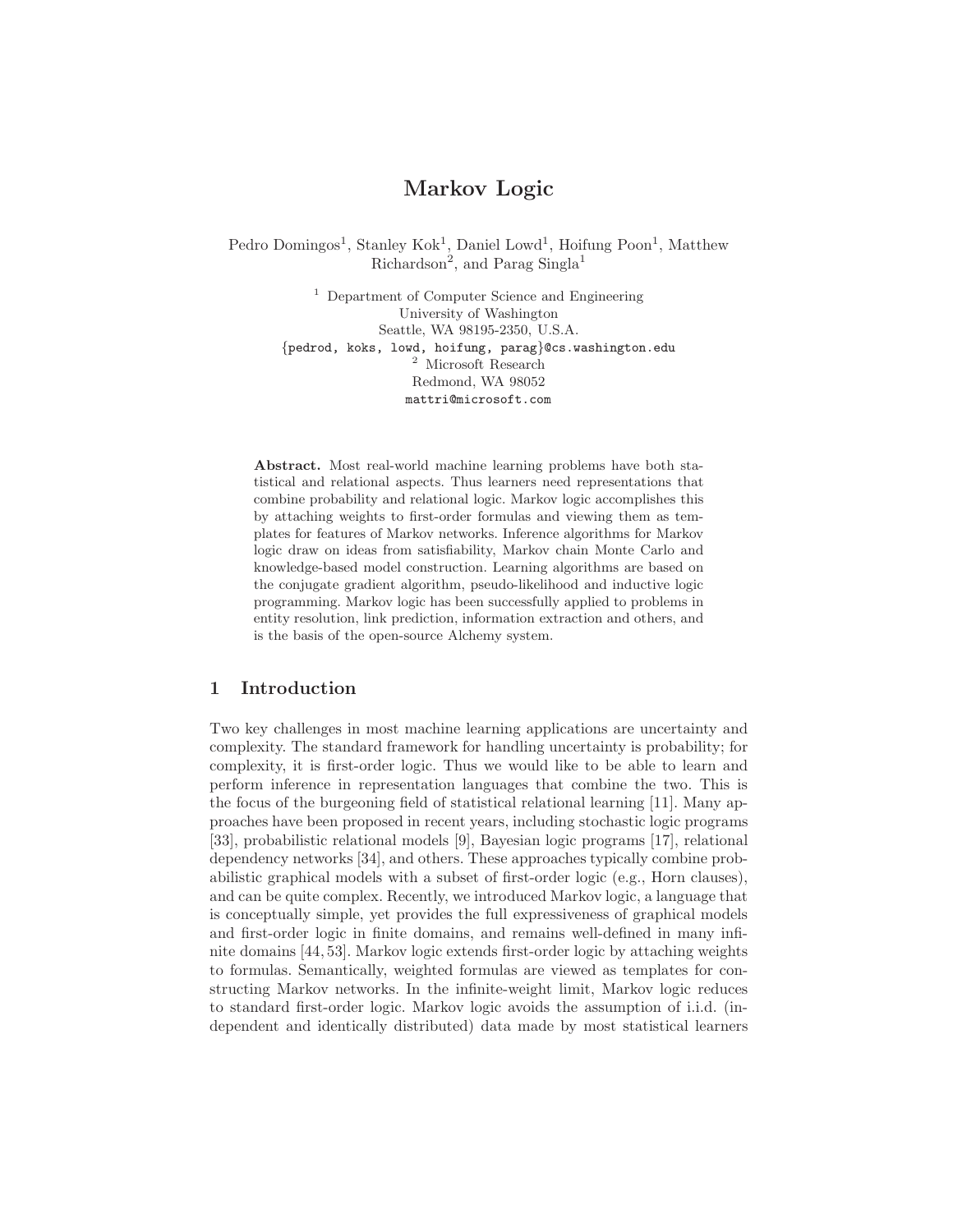by leveraging the power of first-order logic to compactly represent dependencies among objects and relations. In this chapter, we describe the Markov logic representation and give an overview of current inference and learning algorithms for it. We begin with some background on Markov networks and first-order logic.

### 2 Markov Networks

A Markov network (also known as Markov random field) is a model for the joint distribution of a set of variables  $X = (X_1, X_2, \ldots, X_n) \in \mathcal{X}$  [37]. It is composed of an undirected graph G and a set of potential functions  $\phi_k$ . The graph has a node for each variable, and the model has a potential function for each clique in the graph. A potential function is a non-negative real-valued function of the state of the corresponding clique. The joint distribution represented by a Markov network is given by

$$
P(X=x) = \frac{1}{Z} \prod_{k} \phi_k(x_{\{k\}})
$$
\n<sup>(1)</sup>

where  $x_{\{k\}}$  is the state of the kth clique (i.e., the state of the variables that  $\sum_{x \in \mathcal{X}} \prod_k \phi_k(x_{\{k\}})$ . Markov networks are often conveniently represented as logappear in that clique). Z, known as the partition function, is given by  $Z =$ linear models, with each clique potential replaced by an exponentiated weighted sum of features of the state, leading to

$$
P(X=x) = \frac{1}{Z} \exp\left(\sum_{j} w_j f_j(x)\right)
$$
 (2)

A feature may be any real-valued function of the state. This chapter will focus on binary features,  $f_i(x) \in \{0, 1\}$ . In the most direct translation from the potentialfunction form (Equation 1), there is one feature corresponding to each possible state  $x_{\{k\}}$  of each clique, with its weight being  $\log \phi_k(x_{\{k\}})$ . This representation is exponential in the size of the cliques. However, we are free to specify a much smaller number of features (e.g., logical functions of the state of the clique), allowing for a more compact representation than the potential-function form, particularly when large cliques are present. Markov logic will take advantage of this.

Inference in Markov networks is  $\#P$ -complete [47]. The most widely used method for approximate inference in Markov networks is Markov chain Monte Carlo (MCMC) [12], and in particular Gibbs sampling, which proceeds by sampling each variable in turn given its Markov blanket. (The Markov blanket of a node is the minimal set of nodes that renders it independent of the remaining network; in a Markov network, this is simply the node's neighbors in the graph.) Marginal probabilities are computed by counting over these samples; conditional probabilities are computed by running the Gibbs sampler with the conditioning variables clamped to their given values. Another popular method for inference in Markov networks is belief propagation [59].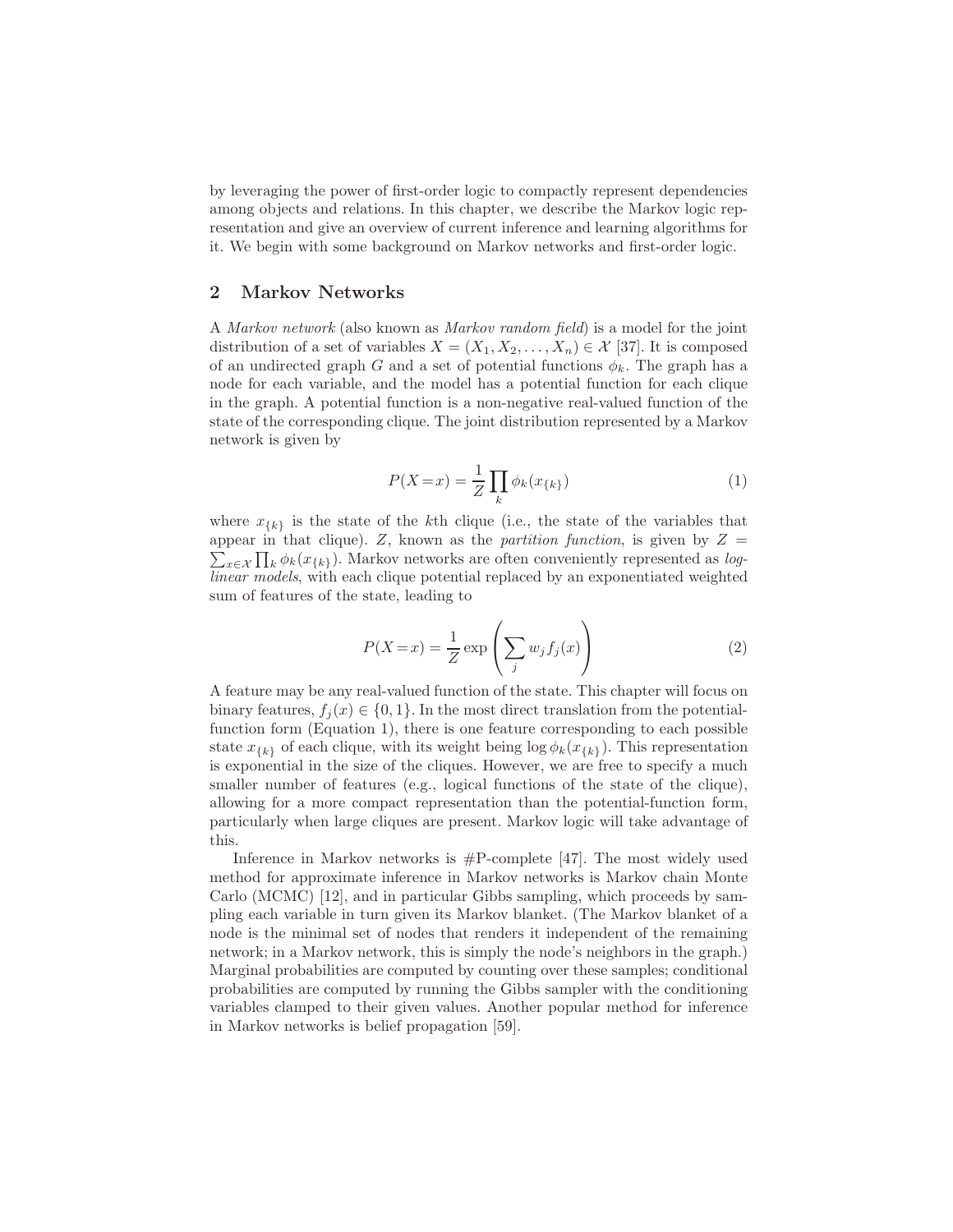Maximum-likelihood or MAP estimates of Markov network weights cannot be computed in closed form but, because the log-likelihood is a concave function of the weights, they can be found efficiently (modulo inference) using standard gradient-based or quasi-Newton optimization methods [35]. Another alternative is iterative scaling [7]. Features can also be learned from data, for example by greedily constructing conjunctions of atomic features [7].

## 3 First-Order Logic

A first-order knowledge base (KB) is a set of sentences or formulas in first-order logic [10]. Formulas are constructed using four types of symbols: constants, variables, functions, and predicates. Constant symbols represent objects in the domain of interest (e.g., people: Anna, Bob, Chris, etc.). Variable symbols range over the objects in the domain. Function symbols (e.g., MotherOf) represent mappings from tuples of objects to objects. Predicate symbols represent relations among objects in the domain (e.g., Friends) or attributes of objects (e.g., Smokes). An interpretation specifies which objects, functions and relations in the domain are represented by which symbols. Variables and constants may be typed, in which case variables range only over objects of the corresponding type, and constants can only represent objects of the corresponding type. For example, the variable x might range over people (e.g., Anna, Bob, etc.), and the constant C might represent a city (e.g, Seattle, Tokyo, etc.).

A term is any expression representing an object in the domain. It can be a constant, a variable, or a function applied to a tuple of terms. For example, Anna, x, and GreatestCommonDivisor $(x, y)$  are terms. An *atomic formula* or *atom* is a predicate symbol applied to a tuple of terms (e.g., Friends(x, MotherOf(Anna))). Formulas are recursively constructed from atomic formulas using logical connectives and quantifiers. If  $F_1$  and  $F_2$  are formulas, the following are also formulas:  $\neg F_1$  (negation), which is true iff  $F_1$  is false;  $F_1 \wedge F_2$  (conjunction), which is true iff both  $F_1$  and  $F_2$  are true;  $F_1 \vee F_2$  (disjunction), which is true iff  $F_1$  or  $F_2$  is true;  $F_1 \Rightarrow F_2$  (implication), which is true iff  $F_1$  is false or  $F_2$  is true;  $F_1 \Leftrightarrow F_2$  (equivalence), which is true iff  $F_1$  and  $F_2$  have the same truth value;  $\forall x \ F_1$  (universal quantification), which is true iff  $F_1$  is true for every object x in the domain; and  $\exists x F_1$  (existential quantification), which is true iff  $F_1$  is true for at least one object x in the domain. Parentheses may be used to enforce precedence. A positive literal is an atomic formula; a negative literal is a negated atomic formula. The formulas in a KB are implicitly conjoined, and thus a KB can be viewed as a single large formula. A ground term is a term containing no variables. A ground atom or ground predicate is an atomic formula all of whose arguments are ground terms. A possible world (along with an interpretation) assigns a truth value to each possible ground atom.

A formula is satisfiable iff there exists at least one world in which it is true. The basic inference problem in first-order logic is to determine whether a knowledge base  $KB$  entails a formula  $F$ , i.e., if  $F$  is true in all worlds where  $KB$  is true (denoted by  $KB \models F$ ). This is often done by *refutation:* KB entails F iff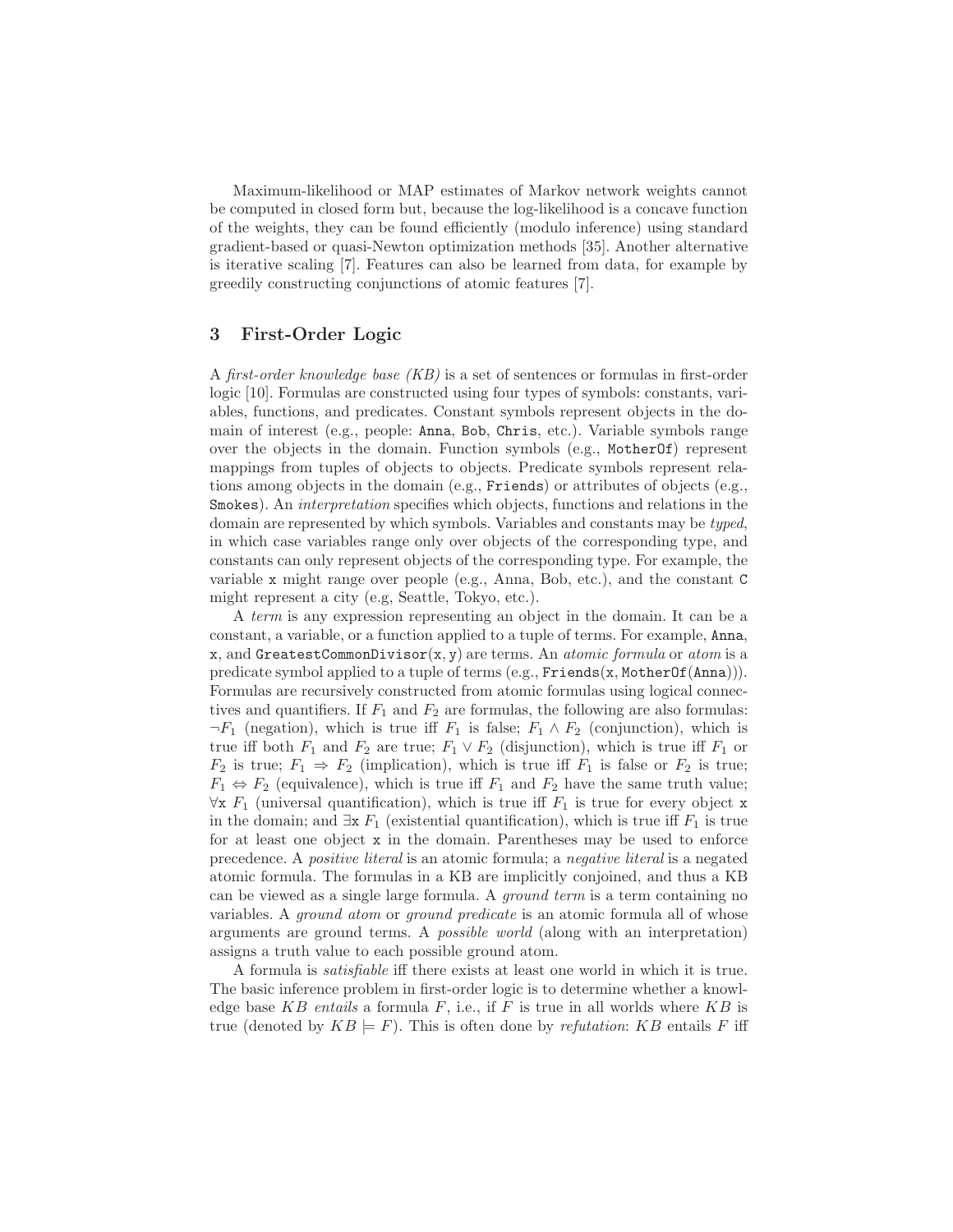$KB \cup \neg F$  is unsatisfiable. (Thus, if a KB contains a contradiction, all formulas trivially follow from it, which makes painstaking knowledge engineering a necessity.) For automated inference, it is often convenient to convert formulas to a more regular form, typically clausal form (also known as conjunctive normal form  $(CNF)$ . A KB in clausal form is a conjunction of *clauses*, a clause being a disjunction of literals. Every KB in first-order logic can be converted to clausal form using a mechanical sequence of steps.<sup>3</sup> Clausal form is used in resolution, a sound and refutation-complete inference procedure for first-order logic [46].

Inference in first-order logic is only semidecidable. Because of this, knowledge bases are often constructed using a restricted subset of first-order logic with more desirable properties. The most widely-used restriction is to Horn clauses, which are clauses containing at most one positive literal. The Prolog programming language is based on Horn clause logic [25]. Prolog programs can be learned from databases by searching for Horn clauses that (approximately) hold in the data; this is studied in the field of inductive logic programming (ILP) [22].

Table 1 shows a simple KB and its conversion to clausal form. Notice that, while these formulas may be *typically* true in the real world, they are not *always* true. In most domains it is very difficult to come up with non-trivial formulas that are always true, and such formulas capture only a fraction of the relevant knowledge. Thus, despite its expressiveness, pure first-order logic has limited applicability to practical AI problems. Many ad hoc extensions to address this have been proposed. In the more limited case of propositional logic, the problem is well solved by probabilistic graphical models. The next section describes a way to generalize these models to the first-order case.

| First-Order Logic                                                                                                         | Clausal Form                                     | Weight  |
|---------------------------------------------------------------------------------------------------------------------------|--------------------------------------------------|---------|
| "Friends of friends are friends."                                                                                         |                                                  |         |
| $\forall x \forall y \forall z \operatorname{Fr}(x, y) \land \operatorname{Fr}(y, z) \Rightarrow \operatorname{Fr}(x, z)$ | $\neg Fr(x, y) \lor \neg Fr(y, z) \lor Fr(x, z)$ | 0.7     |
| "Friendless people smoke."                                                                                                |                                                  |         |
| $\forall x (\neg (\exists y \ Fr(x, y)) \Rightarrow Sm(x))$                                                               | $Fr(x, g(x)) \vee Sm(x)$                         | 2.3     |
| "Smoking causes cancer."                                                                                                  |                                                  |         |
| $\forall x Sm(x) \Rightarrow Ca(x)$                                                                                       | $\neg Sm(x) \vee Ca(x)$                          | $1.5\,$ |
| "If two people are friends, then either                                                                                   |                                                  |         |
| both smoke or neither does."                                                                                              | $\neg Fr(x, y) \lor Sm(x) \lor \neg Sm(y),$      | 1.1     |
| $\forall x \forall y$ $\text{Fr}(x, y) \Rightarrow (\text{Sm}(x) \Leftrightarrow \text{Sm}(y))$                           | $\neg Fr(x, y) \lor \neg Sm(x) \lor Sm(y)$       | 11      |

Table 1. Example of a first-order knowledge base and MLN. Fr() is short for Friends(), Sm() for Smokes(), and Ca() for Cancer().

<sup>&</sup>lt;sup>3</sup> This conversion includes the removal of existential quantifiers by Skolemization, which is not sound in general. However, in finite domains an existentially quantified formula can simply be replaced by a disjunction of its groundings.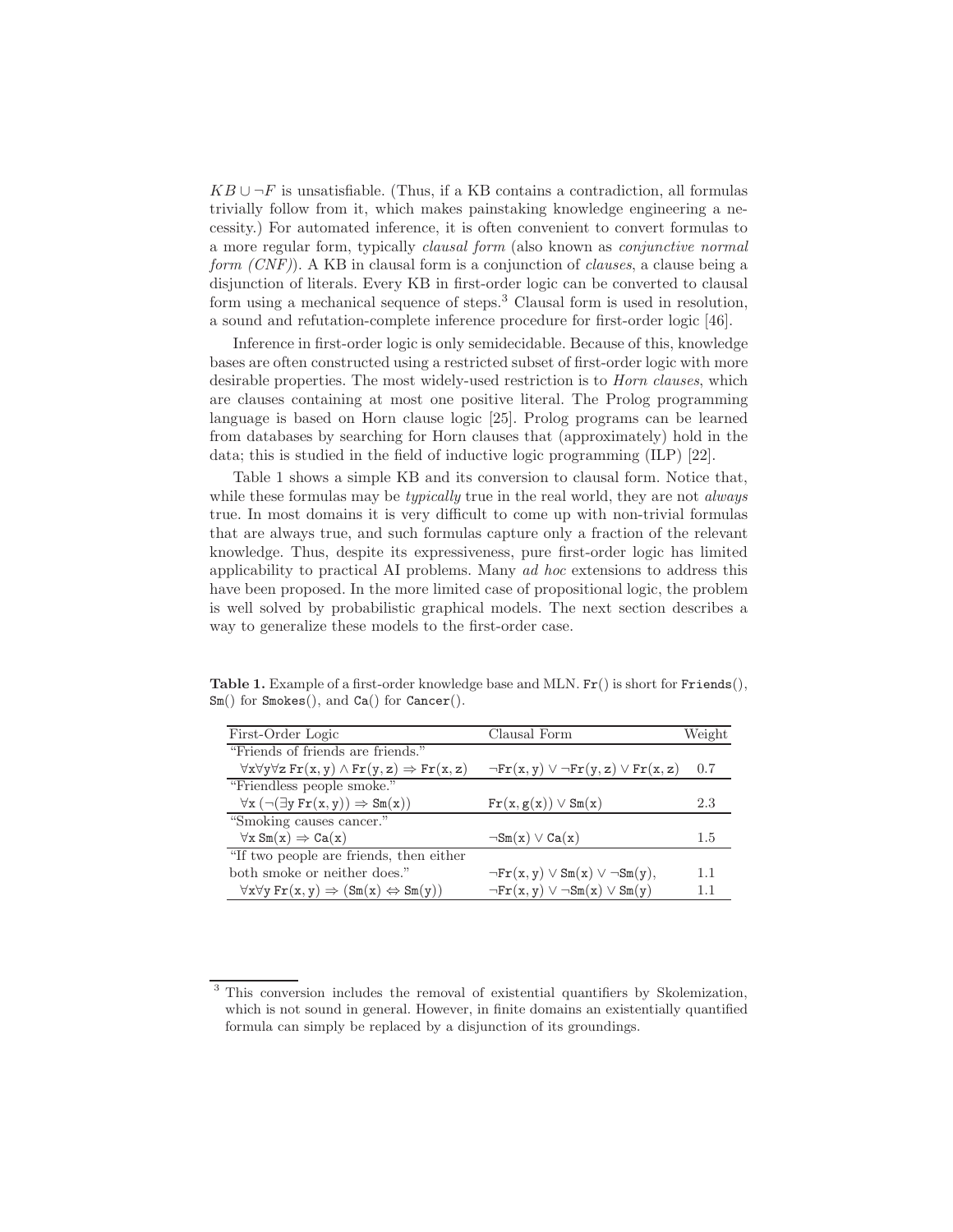## 4 Markov Logic

A first-order KB can be seen as a set of hard constraints on the set of possible worlds: if a world violates even one formula, it has zero probability. The basic idea in Markov logic is to soften these constraints: when a world violates one formula in the KB it is less probable, but not impossible. The fewer formulas a world violates, the more probable it is. Each formula has an associated weight (e.g., see Table 1) that reflects how strong a constraint it is: the higher the weight, the greater the difference in log probability between a world that satisfies the formula and one that does not, other things being equal.

**Definition 1.** [44] A Markov logic network (MLN) L is a set of pairs  $(F_i, w_i)$ , where  $F_i$  is a formula in first-order logic and  $w_i$  is a real number. Together with a finite set of constants  $C = \{c_1, c_2, \ldots, c_{|C|}\}\$ , it defines a Markov network  $M_{L,C}$ (Equations 1 and 2) as follows:

- 1.  $M_{L,C}$  contains one binary node for each possible grounding of each atom appearing in  $L$ . The value of the node is 1 if the ground atom is true, and  $\theta$ otherwise.
- 2.  $M_{L,C}$  contains one feature for each possible grounding of each formula  $F_i$ in  $L$ . The value of this feature is 1 if the ground formula is true, and  $0$ otherwise. The weight of the feature is the  $w_i$  associated with  $F_i$  in L.

Thus there is an edge between two nodes of  $M_{L,C}$  iff the corresponding ground atoms appear together in at least one grounding of one formula in L. For example, an MLN containing the formulas  $\forall x$  Smokes $(x) \Rightarrow$  Cancer $(x)$  (smoking causes cancer) and  $\forall x \forall y$  Friends $(x, y) \Rightarrow (\text{Snokes}(x) \Leftrightarrow \text{Snokes}(y))$  (friends have similar smoking habits) applied to the constants Anna and Bob (or A and B for short) yields the ground Markov network in Figure 1. Its features include  $Smokes(Anna) \Rightarrow Cancer(Anna), etc. Notice that, although the two formulas$ above are false as universally quantified logical statements, as weighted features of an MLN they capture valid statistical regularities, and in fact represent a standard social network model [55].

An MLN can be viewed as a *template* for constructing Markov networks. From Definition 1 and Equations 1 and 2, the probability distribution over possible worlds x specified by the ground Markov network  $M_{L,C}$  is given by

$$
P(X=x) = \frac{1}{Z} \exp\left(\sum_{i=1}^{F} w_i n_i(x)\right)
$$
 (3)

where F is the number of formulas in the MLN and  $n_i(x)$  is the number of true groundings of  $F_i$  in x. As formula weights increase, an MLN increasingly resembles a purely logical KB, becoming equivalent to one in the limit of all infinite weights. When the weights are positive and finite, and all formulas are simultaneously satisfiable, the satisfying solutions are the modes of the distribution represented by the ground Markov network. Most importantly, Markov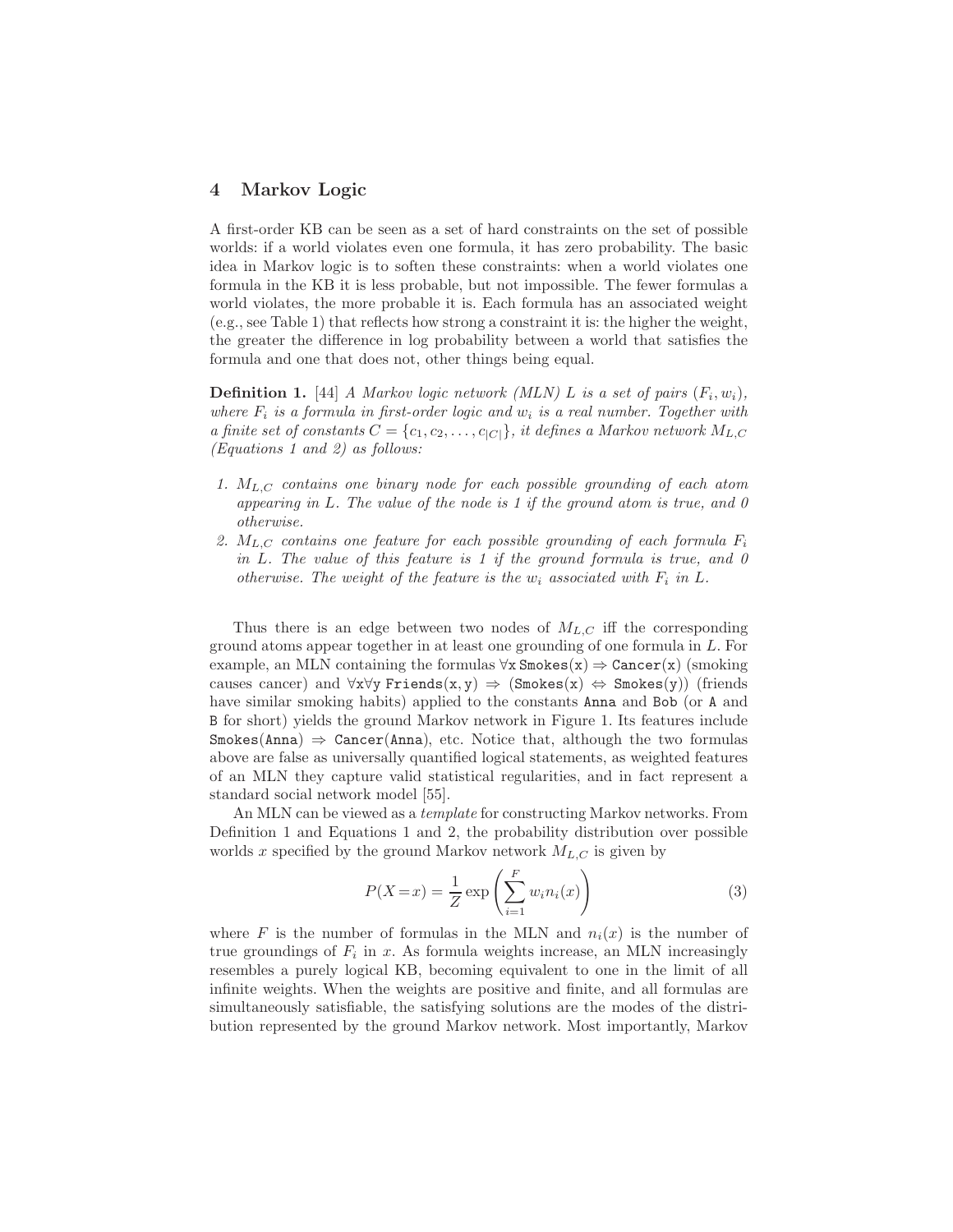

Fig. 1. Ground Markov network obtained by applying an MLN containing the formulas  $\forall x$  Smokes(x)  $\Rightarrow$  Cancer(x) and  $\forall x \forall y$  Friends(x, y)  $\Rightarrow$  (Smokes(x)  $\Leftrightarrow$  Smokes(y)) to the constants  $Anna(A)$  and  $Bob(B)$ .

logic allows contradictions between formulas, which it resolves simply by weighing the evidence on both sides. This makes it well suited for merging multiple KBs. Markov logic also provides a natural and powerful approach to the problem of merging knowledge and data in different representations that do not align perfectly, as will be illustrated in the application section.

It is interesting to see a simple example of how Markov logic generalizes first-order logic. Consider an MLN containing the single formula  $\forall x R(x) \Rightarrow S(x)$ with weight w, and  $C = \{A\}$ . This leads to four possible worlds:  $\{\neg R(A), \neg S(A)\},\$  $\{\neg R(A), S(A)\}, \{R(A), \neg S(A)\}, \text{ and } \{R(A), S(A)\}.$  From Equation 3 we obtain that  $P({\{R(A), \neg S(A)\}}) = 1/(3e^w + 1)$  and the probability of each of the other three worlds is  $e^w/(3e^w+1)$ . (The denominator is the partition function Z; see Section 2.) Thus, if  $w > 0$ , the effect of the MLN is to make the world that is inconsistent with  $\forall x R(x) \Rightarrow S(x)$  less likely than the other three. From the probabilities above we obtain that  $P(S(A)|R(A)) = 1/(1 + e^{-w})$ . When  $w \to \infty$ ,  $P(S(A)|R(A)) \rightarrow 1$ , recovering the logical entailment.

It is easily seen that all discrete probabilistic models expressible as products of potentials, including Markov networks and Bayesian networks, are expressible in Markov logic. In particular, many of the models frequently used in AI can be stated quite concisely as MLNs, and combined and extended simply by adding the corresponding formulas. Most significantly, Markov logic facilitates the construction of non-i.i.d. models (i.e., models where objects are not independent and identically distributed).

When working with Markov logic, we typically make three assumptions about the logical representation: different constants refer to different objects (unique names), the only objects in the domain are those representable using the constant and function symbols (domain closure), and the value of each function for each tuple of arguments is always a known constant (known functions). These assumptions ensure that the number of possible worlds is finite and that the Markov logic network will give a well-defined probability distribution. These assumptions are quite reasonable in most practical applications, and greatly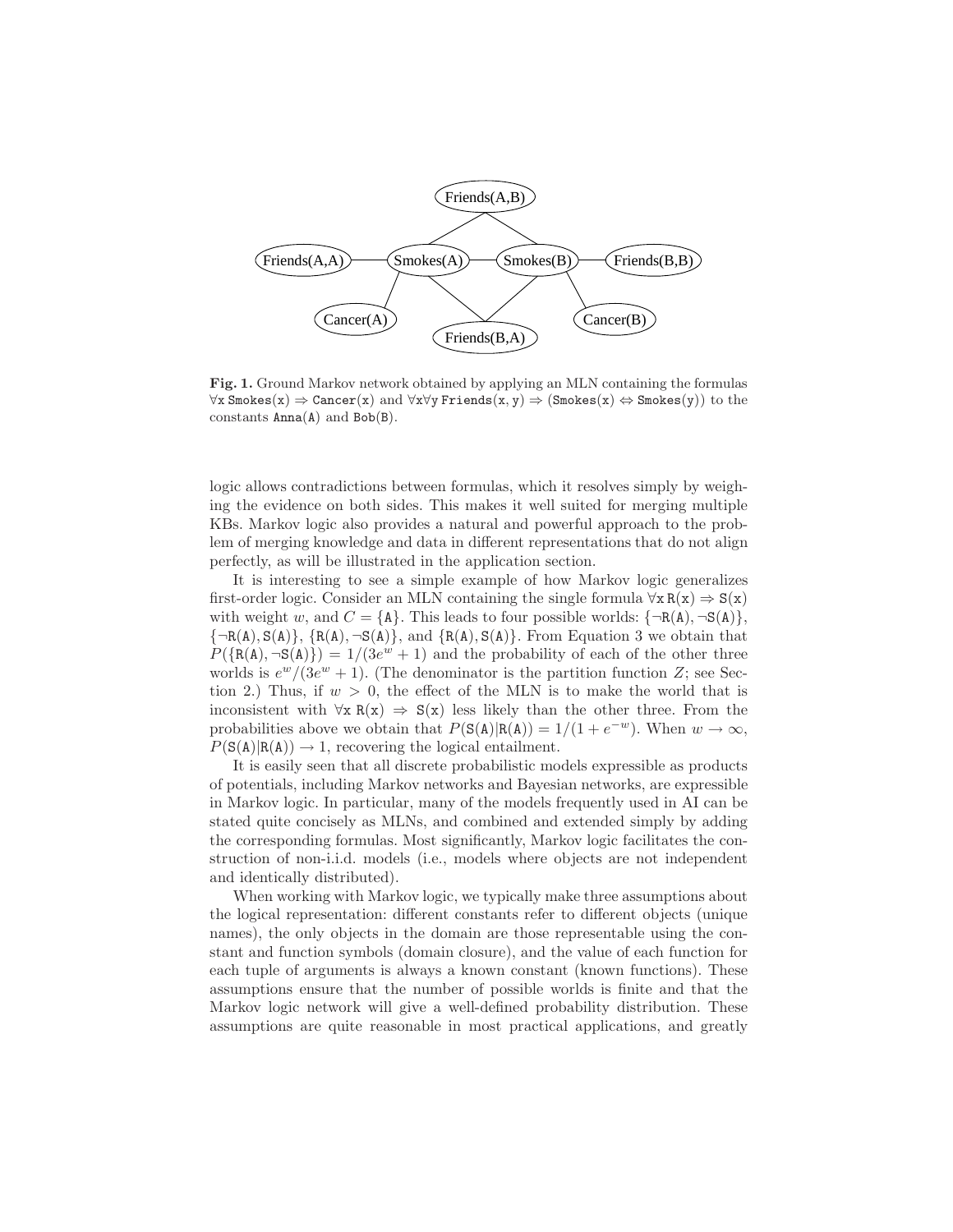simplify the use of MLNs. We will make these assumptions for the remainder of the chapter. See Richardson and Domingos [44] for further details on the Markov logic representation.

Markov logic can also be applied to a number of interesting infinite domains where some of these assumptions do not hold. See Singla and Domingos [53] for details on Markov logic in infinite domains.

### 5 Inference

#### 5.1 MAP/MPE Inference

In the remainder of this chapter, we assume that the MLN is in function-free clausal form for convenience, but these methods can be applied to other MLNs as well. A basic inference task is finding the most probable state of the world given some evidence. (This is known as MAP inference in the Markov network literature, and MPE inference in the Bayesian network literature.) Because of the form of Equation 3, in Markov logic this reduces to finding the truth assignment that maximizes the sum of weights of satisfied clauses. This can be done using any weighted satisfiability solver, and (remarkably) need not be more expensive than standard logical inference by model checking. (In fact, it can be faster, if some hard constraints are softened.) We have successfully used MaxWalkSAT, a weighted variant of the WalkSAT local-search satisfiability solver, which can solve hard problems with hundreds of thousands of variables in minutes [16]. MaxWalkSAT performs this stochastic search by picking an unsatisfied clause at random and flipping the truth value of one of the atoms in it. With a certain probability, the atom is chosen randomly; otherwise, the atom is chosen to maximize the sum of satisfied clause weights when flipped. This combination of random and greedy steps allows MaxWalkSAT to avoid getting stuck in local optima while searching. Pseudocode for MaxWalkSAT is shown in Algorithm 1. DeltaCost $(v)$  computes the change in the sum of weights of unsatisfied clauses that results from flipping variable v in the current solution. Uniform $(0,1)$  returns a uniform deviate from the interval [0, 1].

One problem with this approach is that it requires propositionalizing the domain (i.e., grounding all atoms and clauses in all possible ways), which consumes memory exponential in the arity of the clauses. We have overcome this by developing LazySAT, a lazy version of MaxWalkSAT which grounds atoms and clauses only as needed [52]. This takes advantage of the sparseness of relational domains, where most atoms are false and most clauses are trivially satisfied. For example, in the domain of scientific research, most groundings of the atom Author(person, paper) are false, and most groundings of the clause  $Author(person1, paper) \wedge Author(person2, paper) \Rightarrow Coulomb (person1, paper)$ person2) are satisfied. In LazySAT, the memory cost does not scale with the number of possible clause groundings, but only with the number of groundings that are potentially unsatisfied at some point in the search.

Algorithm 2 gives pseudo-code for LazySAT, highlighting the places where it differs from MaxWalkSAT. LazySAT maintains a set of active atoms and a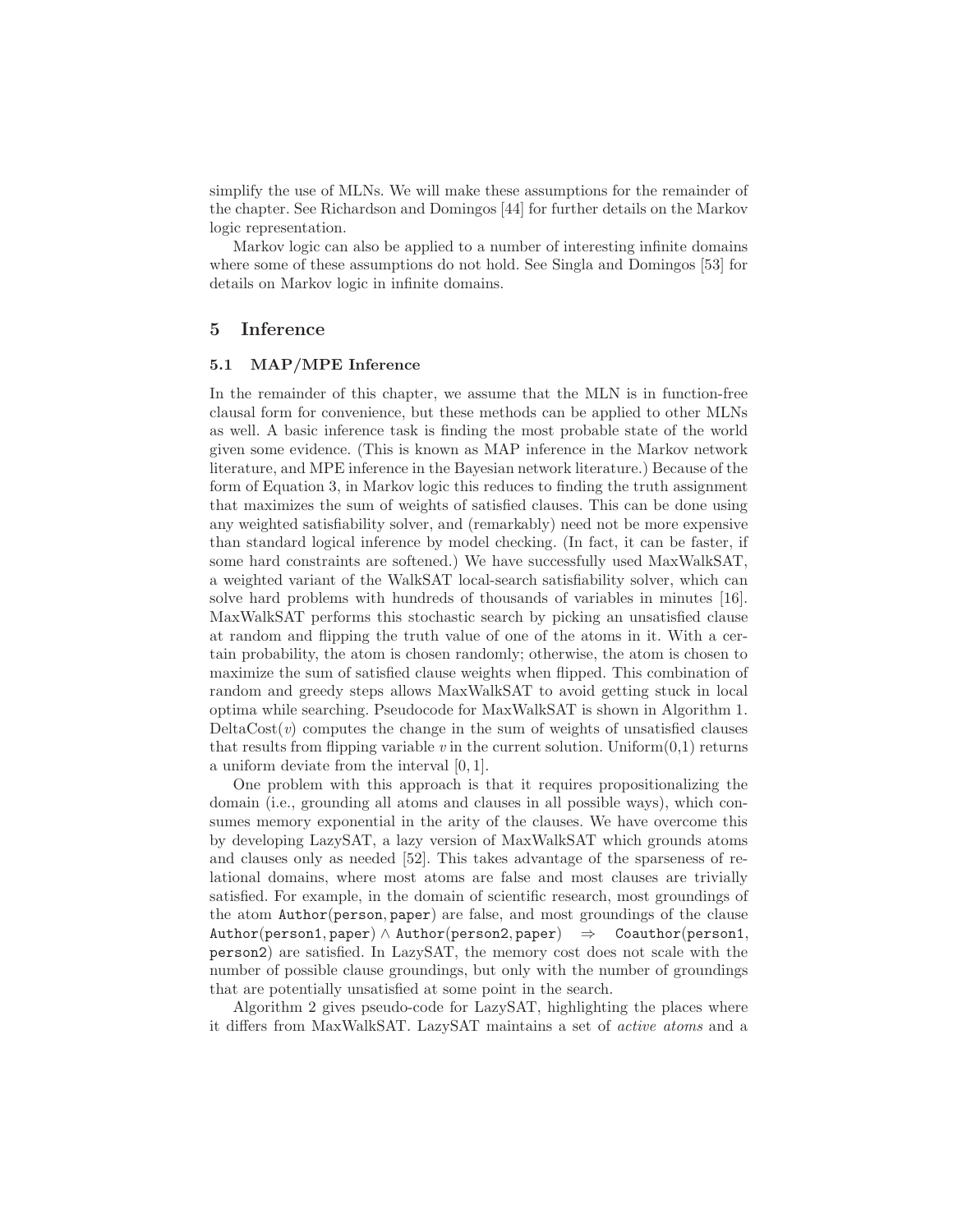Algorithm 1 MaxWalkSAT(weighted\_clauses, max\_flips, max\_tries, target, p)

```
vars \leftarrow variables in weighted_clauses
for i \leftarrow 1 to max tries do
   \text{soln} \leftarrow a random truth assignment to vars
   cost \leftarrow sum of weights of unsatisfied clauses in soln
  for i \leftarrow 1 to max flips do
     if cost \leq target then
        return "Success, solution is", soln
     end if
     c \leftarrow a randomly chosen unsatisfied clause
     if Uniform(0,1) < p then
         v_f \leftarrow a randomly chosen variable from c
     else
        for each variable v in c do
           compute DeltaCost(v)end for
        v_f \leftarrow v with lowest DeltaCost(v)end if
     \text{sol}n \leftarrow \text{sol}n with v_f flipped
     cost \leftarrow cost + \text{DeltaCost}(v_f)end for
end for
return "Failure, best assignment is", best soln found
```
set of active clauses. A clause is active if it can be made unsatisfied by flipping zero or more of its active atoms. (Thus, by definition, an unsatisfied clause is always active.) An atom is active if it is in the initial set of active atoms, or if it was flipped at some point in the search. The initial active atoms are all those appearing in clauses that are unsatisfied if only the atoms in the database are true, and all others are false. The unsatisfied clauses are obtained by simply going through each possible grounding of all the first-order clauses and materializing the groundings that are unsatisfied; search is pruned as soon as the partial grounding of a clause is satisfied. Given the initial active atoms, the definition of active clause requires that some clauses become active, and these are found using a similar process (with the difference that, instead of checking whether a ground clause is unsatisfied, we check whether it should be active). Each run of LazySAT is initialized by assigning random truth values to the active atoms. This differs from MaxWalkSAT, which assigns random values to all atoms. However, the LazySAT initialization is a valid MaxWalkSAT initialization, and we have verified experimentally that the two give very similar results. Given the same initialization, the two algorithms will produce exactly the same results.

At each step in the search, the variable that is flipped is activated, as are any clauses that by definition should become active as a result. When evaluating the effect on cost of flipping a variable v, if v is active then all of the relevant clauses are already active, and  $DeltaCost(v)$  can be computed as in MaxWalkSAT. If v is inactive,  $DeltaCost(v)$  needs to be computed using the knowledge base. This is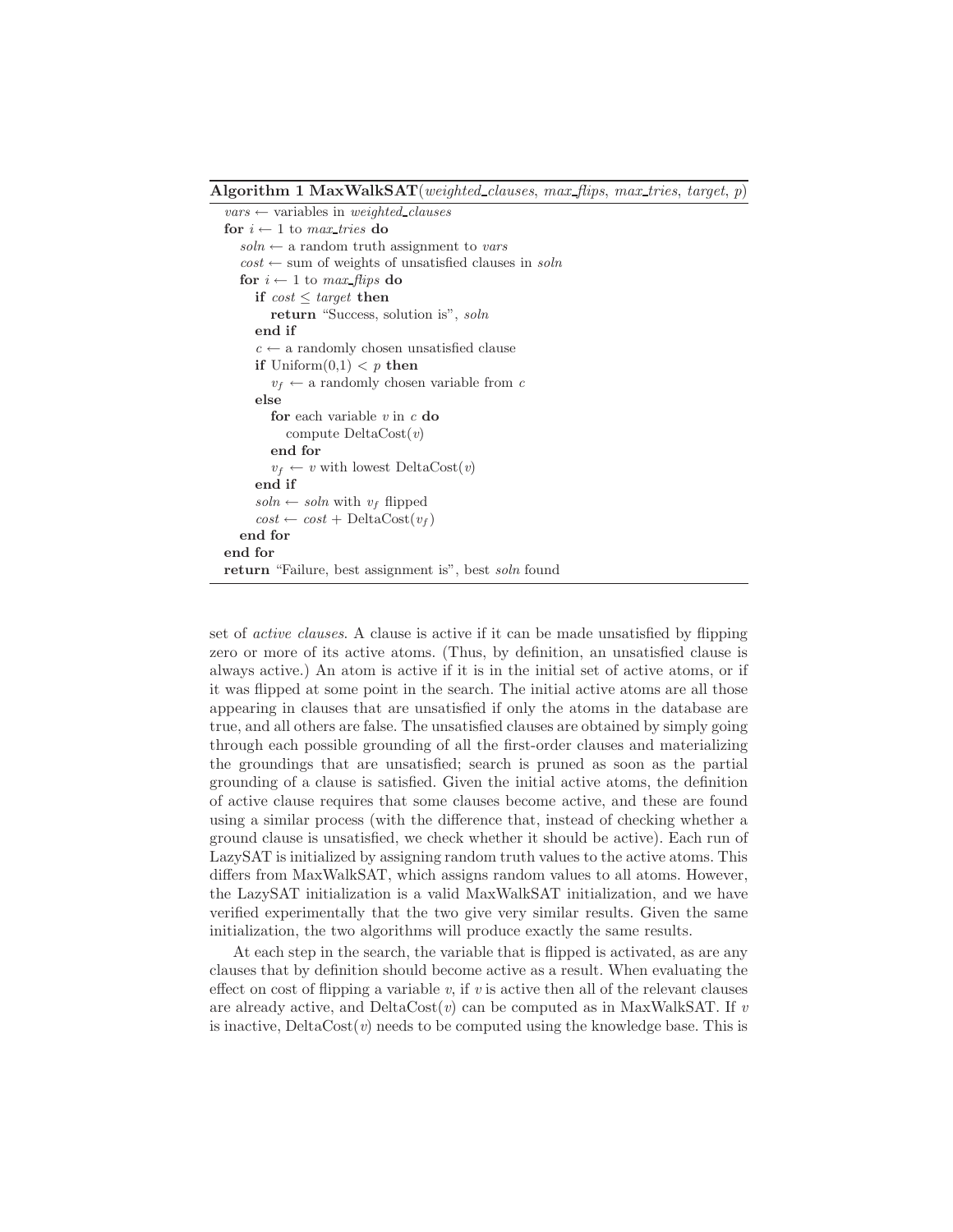Algorithm 2 LazySAT( weighted  $KB$ , DB, max flips, max tries, target, p)

| for $i \leftarrow 1$ to max tries do                                        |
|-----------------------------------------------------------------------------|
| $active\_atoms \leftarrow$ atoms in clauses not satisfied by DB             |
| $active\_classes \leftarrow clauses$ activated by $active\_atoms$           |
| $\textit{soln} \leftarrow$ a random truth assignment to <i>active</i> atoms |
| $cost \leftarrow$ sum of weights of unsatisfied clauses in <i>soln</i>      |
| for $i \leftarrow 1$ to max-flips do                                        |
| if $cost \leq target$ then                                                  |
| return "Success, solution is", soln                                         |
| end if                                                                      |
| $c \leftarrow$ a randomly chosen unsatisfied clause                         |
| if $Uniform(0,1) < p$ then                                                  |
| $v_f \leftarrow$ a randomly chosen variable from c                          |
| else                                                                        |
| for each variable $v$ in $c$ do                                             |
| compute DeltaCost(v), using <i>weighted_KB</i> if $v \notin active\_atoms$  |
| end for                                                                     |
| $v_f \leftarrow v$ with lowest DeltaCost( <i>v</i> )                        |
| end if                                                                      |
| if $v_f \notin active\_atoms$ then                                          |
| add $v_f$ to <i>active_atoms</i>                                            |
| add clauses activated by $v_f$ to <i>active_clauses</i>                     |
| end if                                                                      |
| $\text{sol}n \leftarrow \text{sol}n \text{ with } v_f \text{ flipped}$      |
| $cost \leftarrow cost + \text{DeltaCost}(v_f)$                              |
| end for                                                                     |
| end for                                                                     |
| <b>return</b> "Failure, best assignment is", best <i>soln</i> found         |

done by retrieving from the KB all first-order clauses containing the atom that  $v$  is a grounding of, and grounding each such clause with the constants in  $v$  and all possible groundings of the remaining variables. As before, we prune search as soon as a partial grounding is satisfied, and add the appropriate multiple of the clause weight to  $DeltaCost(v)$ . (A similar process is used to activate clauses.) While this process is costlier than using pre-grounded clauses, it is amortized over many tests of active variables. In typical satisfiability problems, a small core of "problem" clauses is repeatedly tested, and when this is the case LazySAT will be quite efficient.

At each step, LazySAT flips the same variable that MaxWalkSAT would, and hence the result of the search is the same. The memory cost of LazySAT is on the order of the maximum number of clauses active at the end of a run of flips. (The memory required to store the active atoms is dominated by the memory required to store the active clauses, since each active atom appears in at least one active clause.)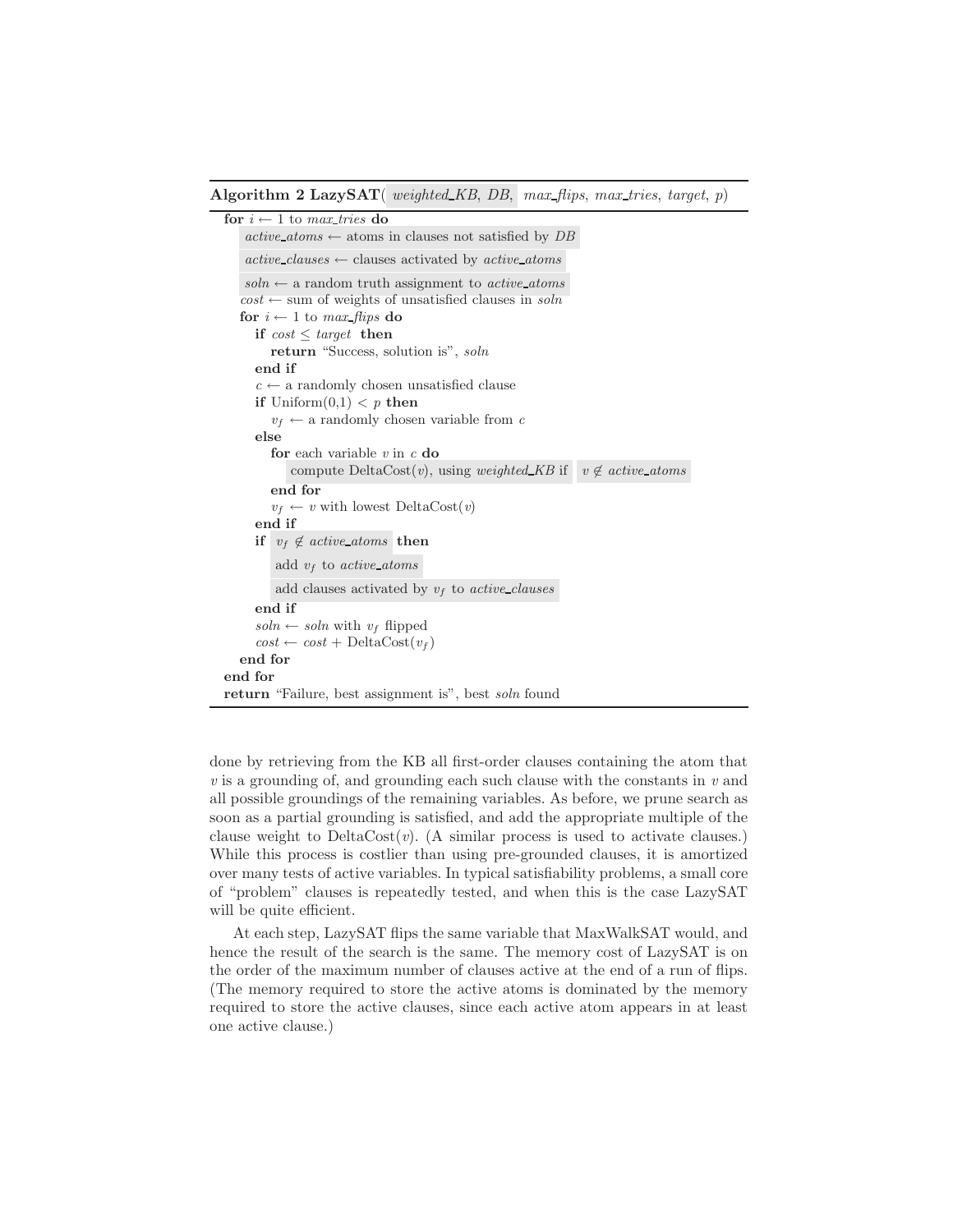Experiments on entity resolution and planning problems show that this can yield very large memory reductions, and these reductions increase with domain size [52]. For domains whose full instantiations fit in memory, running time is comparable; as problems become larger, full instantiation for MaxWalkSAT becomes impossible.

#### 5.2 Marginal and Conditional Probabilities

Another key inference task is computing the probability that a formula holds, given an MLN and set of constants, and possibly other formulas as evidence. By definition, the probability of a formula is the sum of the probabilities of the worlds where it holds, and computing it by brute force requires time exponential in the number of possible ground atoms. An approximate but more efficient alternative is to use Markov chain Monte Carlo (MCMC) inference [12], which samples a sequence of states according to their probabilities, and counting the fraction of sampled states where the formula holds. This can be extended to conditioning on other formulas by rejecting any state that violates one of them.

For the remainder of the chapter, we focus on the typical case where the evidence is a conjunction of ground atoms. In this scenario, further efficiency can be gained by applying a generalization of knowledge-based model construction [57]. This constructs only the minimal subset of the ground network required to answer the query, and runs MCMC (or any other probabilistic inference method) on it. The network is constructed by checking if the atoms that the query formula directly depends on are in the evidence. If they are, the construction is complete. Those that are not are added to the network, and we in turn check the atoms they depend on. This process is repeated until all relevant atoms have been retrieved. While in the worst case it yields no savings, in practice it can vastly reduce the time and memory required for inference. See Richardson and Domingos [44] for details.

One problem with applying MCMC to MLNs is that it breaks down in the presence of deterministic or near-deterministic dependencies (as do other probabilistic inference methods, e.g., belief propagation [59]). Deterministic dependencies break up the space of possible worlds into regions that are not reachable from each other, violating a basic requirement of MCMC. Near-deterministic dependencies greatly slow down inference, by creating regions of low probability that are very difficult to traverse. Running multiple chains with random starting points does not solve this problem, because it does not guarantee that different regions will be sampled with frequency proportional to their probability, and there may be a very large number of regions.

We have successfully addressed this problem by combining MCMC with satisfiability testing in the MC-SAT algorithm [40]. MC-SAT is a slice sampling MCMC algorithm. It uses a combination of satisfiability testing and simulated annealing to sample from the slice. The advantage of using a satisfiability solver (WalkSAT) is that it efficiently finds isolated modes in the distribution, and as a result the Markov chain mixes very rapidly. The slice sampling scheme ensures that detailed balance is (approximately) preserved.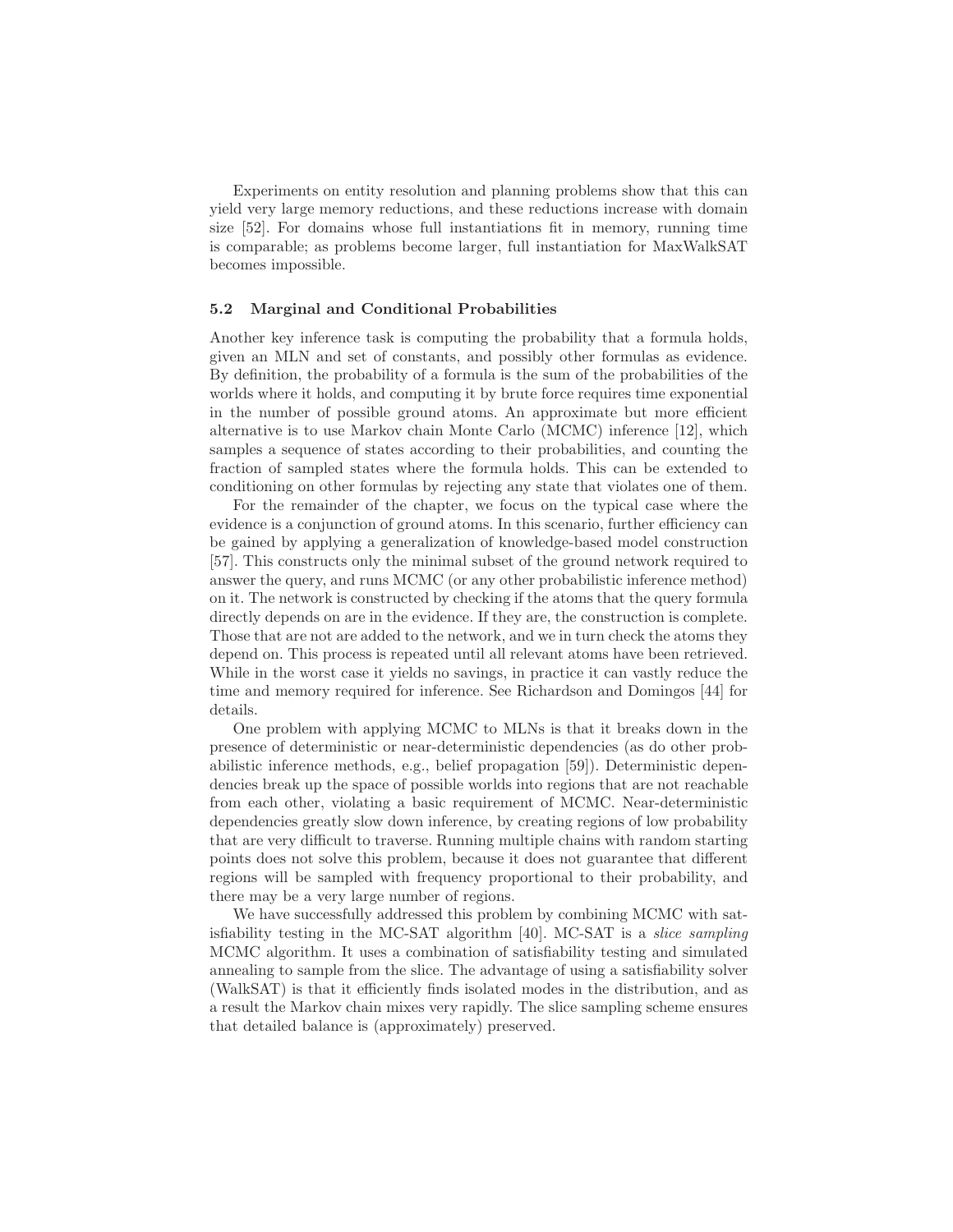Algorithm 3 MC-SAT(clauses, weights, num\_samples)

```
x^{(0)} \leftarrow Satisfy(hard clauses)
for i \leftarrow 1 to num samples do
   M \leftarrow \emptysetfor all c_k \in clauses satisfied by x^{(i-1)} do
       With probability 1 - e^{-w_k} add c_k to M
   end for
   Sample x^{(i)} \sim \mathcal{U}_{SAT(M)}end for
```
MC-SAT is orders of magnitude faster than standard MCMC methods such as Gibbs sampling and simulated tempering, and is applicable to any model that can be expressed in Markov logic, including many standard models in statistical physics, vision, natural language processing, social network analysis, spatial statistics, etc.

Slice sampling [5] is an instance of a widely used approach in MCMC inference that introduces auxiliary variables to capture the dependencies between observed variables. For example, to sample from  $P(X = x) = (1/Z) \prod_k \phi_k(x_{\{k\}})$ , we can define  $P(X = x, U = u) = (1/Z) \prod_k I_{[0, \phi_k(x_{\{k\}})]}(u_k)$ , where  $\phi_k$  is the kth potential function,  $u_k$  is the kth auxiliary variable,  $I_{[a,b]}(u_k) = 1$  if  $a \le u_k \le b$ , and  $I_{[a,b]}(u_k) = 0$  otherwise. The marginal distribution of X under this joint is  $P(X=x)$ , so to sample from the original distribution it suffices to sample from  $P(x, u)$  and ignore the u values.  $P(u_k|x)$  is uniform in  $[0, \phi_k(x_{\{k\}})]$ , and thus easy to sample from. The main challenge is to sample  $x$  given  $u$ , which is uniform among all X that satisfies  $\phi_k(x_{\{k\}}) \geq u_k$  for all k. MC-SAT uses SampleSAT [56] to do this. In each sampling step, MC-SAT takes the set of all ground clauses satisfied by the current state of the world and constructs a subset, M, that must be satisfied by the next sampled state of the world. (For the moment we will assume that all clauses have positive weight.) Specifically, a satisfied ground clause is included in M with probability  $1-e^{-w}$ , where w is the clause's weight. We then take as the next state a uniform sample from the set of states  $SAT(M)$ that satisfy M. (Notice that  $SAT(M)$  is never empty, because it always contains at least the current state.) Algorithm 1 gives pseudo-code for MC-SAT.  $U<sub>S</sub>$  is the uniform distribution over set  $S$ . At each step, all hard clauses are selected with probability 1, and thus all sampled states satisfy them. Negative weights are handled by noting that a clause with weight  $w < 0$  is equivalent to its negation with weight  $-w$ , and a clause's negation is the conjunction of the negations of all of its literals. Thus, instead of checking whether the clause is satisfied, we check whether its negation is satisfied; if it is, with probability  $1 - e^w$  we select all of its negated literals, and with probability  $e^w$  we select none.

It can be shown that MC-SAT satisfies the MCMC criteria of detailed balance and ergodicity [40], assuming a perfect uniform sampler. In general, uniform sampling is #P-hard and SampleSAT [56] only yields approximately uniform samples. However, experiments show that MC-SAT is still able to produce very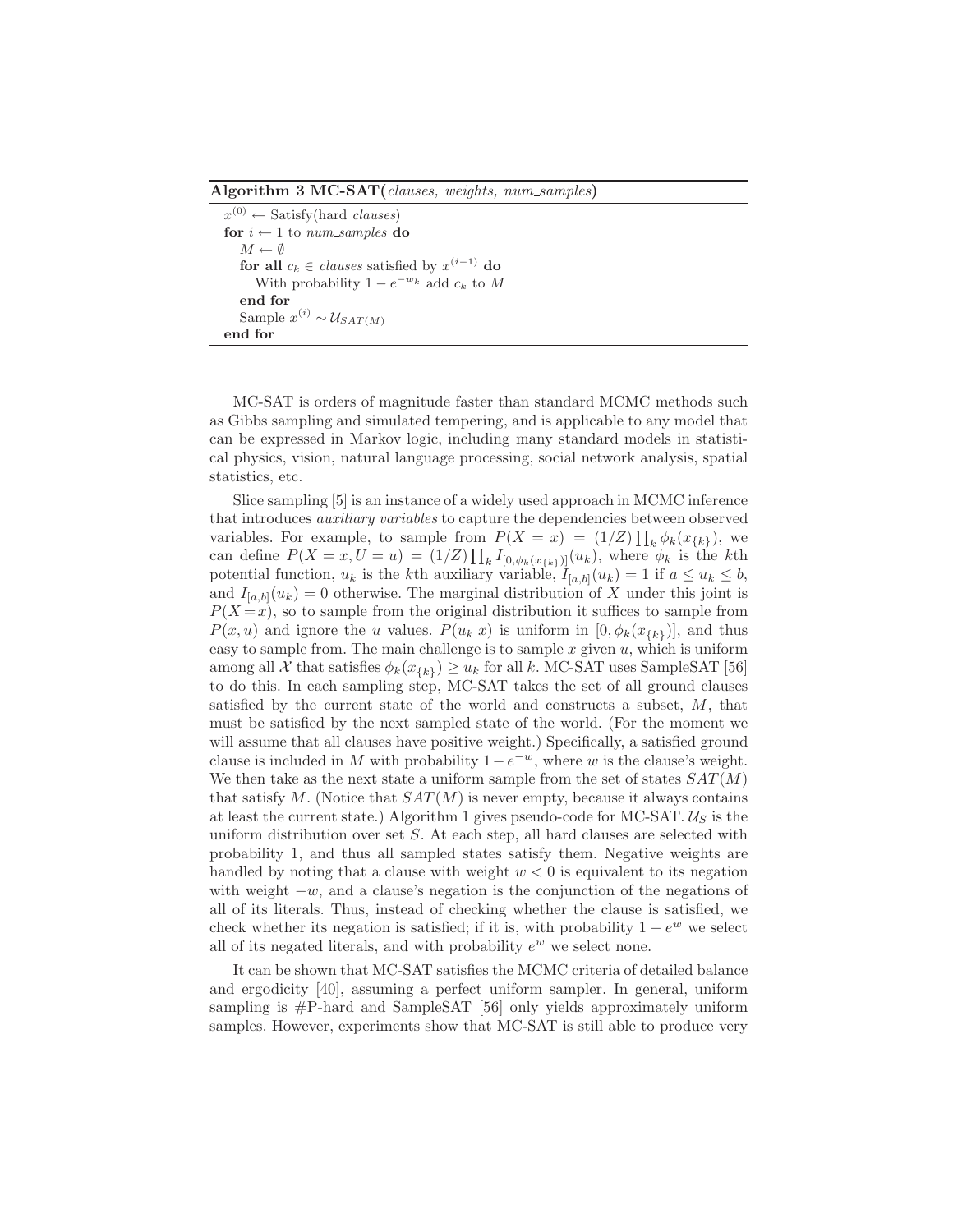accurate probability estimates, and its performance is not very sensitive to the parameter setting of SampleSAT.

We have applied the ideas of LazySAT to implement a lazy version of MC-SAT that avoids grounding unnecessary atoms and clauses. A working version of this algorithm is present in the open-source Alchemy system [20].

It is also possible to carry out lifted first-order probabilistic inference (akin to resolution) in Markov logic [3]. These methods speed up inference by reasoning at the first-order level about groups of indistinguishable objects rather than propositionalizing the entire domain. This is particularly applicable when the population size is given but little is known about most individual members.

### 6 Learning

#### 6.1 Generative Weight Learning

MLN weights can be learned generatively by maximizing the likelihood of a relational database (Equation 3). This relational database consists of one or more "possible worlds" that form our training examples. Note that we can learn to generalize from even a single example because the clause weights are shared across their many respective groundings. We assume that the set of constants of each type is known. We also make a closed-world assumption: all ground atoms not in the database are false. This assumption can be removed by using an EM algorithm to learn from the resulting incomplete data. The gradient of the log-likelihood with respect to the weights is

$$
\frac{\partial}{\partial w_i} \log P_w(X = x) = n_i(x) - \sum_{x'} P_w(X = x') n_i(x')
$$
 (4)

where the sum is over all possible databases x', and  $P_w(X = x')$  is  $P(X = x')$ x') computed using the current weight vector  $w = (w_1, \ldots, w_i, \ldots)$ . In other words, the ith component of the gradient is simply the difference between the number of true groundings of the ith formula in the data and its expectation according to the current model. Unfortunately, computing these expectations requires inference over the model, which can be very expensive. Most fast numeric optimization methods (e.g., conjugate gradient with line search, L-BFGS) also require computing the likelihood itself and hence the partition function  $Z$ , which is also intractable. Although inference can be done approximately using MCMC, we have found this to be too slow. Instead, we maximize the pseudo-likelihood of the data, a widely-used alternative [2]. If  $x$  is a possible world (relational database) and  $x_l$  is the *l*<sup>th</sup> ground atom's truth value, the pseudo-log-likelihood of  $x$  given weights  $w$  is

$$
\log P_w^*(X = x) = \sum_{l=1}^n \log P_w(X_l = x_l | MB_x(X_l))
$$
\n(5)

where  $MB_x(X_l)$  is the state of  $X_l$ 's Markov blanket in the data (i.e., the truth values of the ground atoms it appears in some ground formula with). Computing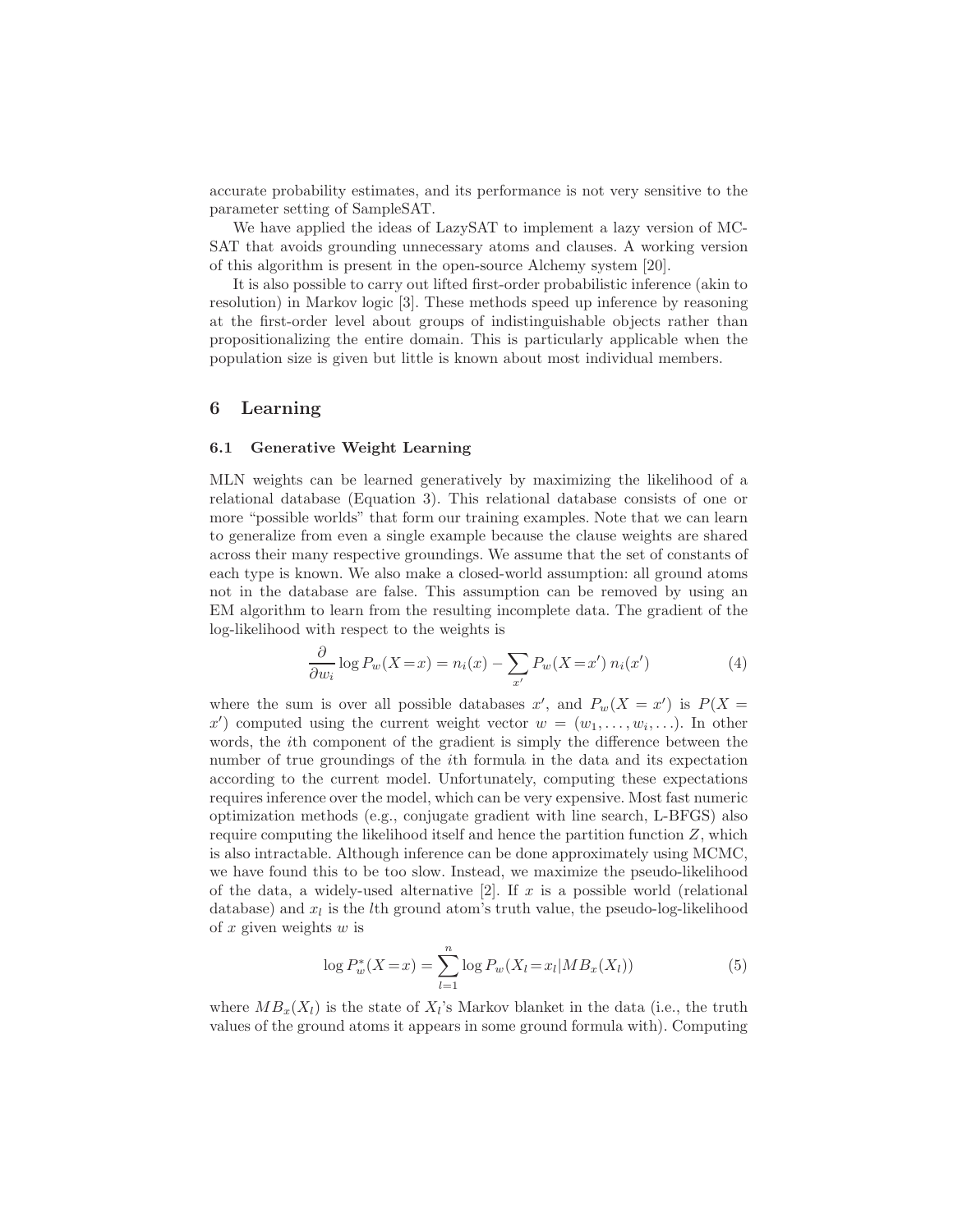the pseudo-likelihood and its gradient does not require inference, and is therefore much faster. Combined with the L-BFGS optimizer [24], pseudo-likelihood yields efficient learning of MLN weights even in domains with millions of ground atoms [44]. However, the pseudo-likelihood parameters may lead to poor results when long chains of inference are required.

In order to reduce overfitting, we penalize each weight with a Gaussian prior. We apply this strategy not only to generative learning, but to all of our weight learning methods, even those embedded within structure learning.

#### 6.2 Discriminative Weight Learning

Discriminative learning is an attractive alternative to pseudo-likelihood. In many applications, we know a priori which atoms will be evidence and which ones will be queried, and the goal is to correctly predict the latter given the former. If we partition the ground atoms in the domain into a set of evidence atoms  $X$ and a set of query atoms  $Y$ , the *conditional likelihood* (CLL) of  $Y$  given  $X$ is  $P(y|x) = (1/Z_x) \exp \left( \sum_{i \in F_Y} w_i n_i(x, y) \right) = (1/Z_x) \exp \left( \sum_{j \in G_Y} w_j g_j(x, y) \right),$ where  $F_Y$  is the set of all MLN clauses with at least one grounding involving a query atom,  $n_i(x, y)$  is the number of true groundings of the *i*th clause involving query atoms,  $G_Y$  is the set of ground clauses in  $M_{L,C}$  involving query atoms, and  $g_i(x, y) = 1$  if the j<sup>th</sup> ground clause is true in the data and 0 otherwise. The gradient of the CLL is

$$
\frac{\partial}{\partial w_i} \log P_w(y|x) = n_i(x, y) - \sum_{y'} P_w(y'|x) n_i(x, y')
$$

$$
= n_i(x, y) - E_w[n_i(x, y)] \tag{6}
$$

As before, computing the expected counts  $E_w[n_i(x, y)]$  is intractable. However, they can be approximated by the counts  $n_i(x, y_w^*)$  in the MAP state  $y_w^*(x)$  (i.e., the most probable state of  $y$  given  $x$ ). This will be a good approximation if most of the probability mass of  $P_w(y|x)$  is concentrated around  $y_w^*(x)$ . Computing the gradient of the CLL now requires only MAP inference to find  $y_w^*(x)$ , which is much faster than the full conditional inference for  $E_w[n_i(x, y)]$ . This is the essence of the voted perceptron algorithm, initially proposed by Collins [4] for discriminatively learning hidden Markov models. Because HMMs have a very simple linear structure, their MAP states can be found in polynomial time using the Viterbi algorithm, a form of dynamic programming [43]. The voted perceptron initializes all weights to zero, performs  $T$  iterations of gradient ascent using the approximation above, and returns the parameters averaged over all iterations,  $w_i = \sum_{t=1}^{T} w_{i,t}/T$ . The parameter averaging helps to combat overfitting. T is chosen using a validation subset of the training data. We have extended the voted perceptron to Markov logic simply by replacing Viterbi with MaxWalkSAT to find the MAP state [50].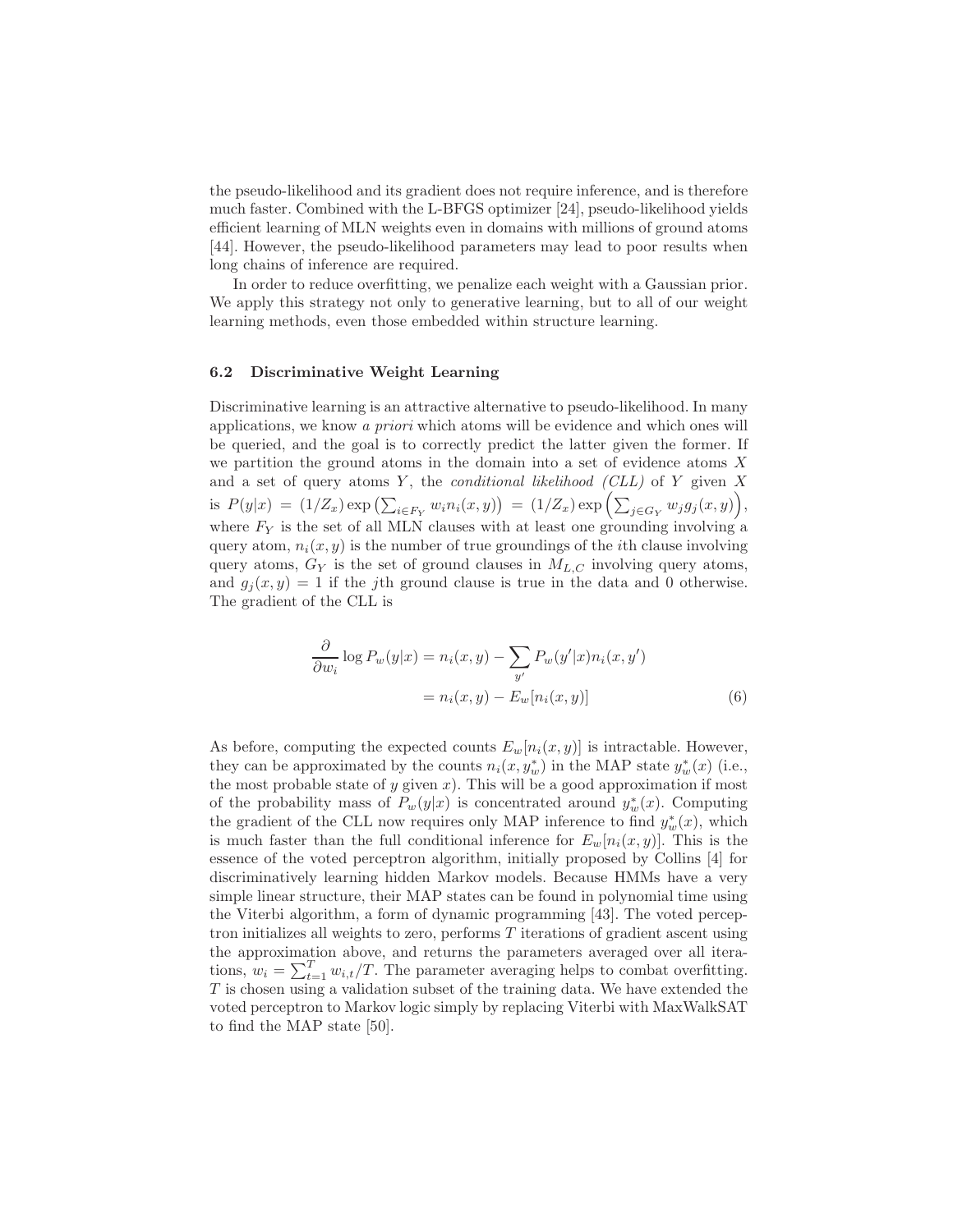In practice, the voted perceptron algorithm can exhibit extremely slow convergence when applied to MLNs. One cause of this is that the gradient can easily vary by several orders of magnitude among the different clauses. For example, consider a transitivity rule such as  $Friends(x, y) \wedge Friends(y, z) \Rightarrow$ Friends(x, z) compared to a simple attribute relationship such as  $\text{Smokes}(x) \Rightarrow$  $\text{Cancer}(x)$ . In a social network domain of 1000 people, the former clause has one billion groundings while the latter has only 1000. Since each dimension of the gradient is a difference of clause counts and these can vary by orders of magnitude from one clause to another, a learning rate that is small enough to avoid divergence in some weights is too small for fast convergence in others.

This is an instance of the well-known problem of ill-conditioning in numerical optimization, and many candidate solutions for it exist [35]. However, the most common ones are not easily applicable to MLNs because of the nature of the function being optimized. As in Markov networks, computing the likelihood in MLNs requires computing the partition function, which is generally intractable. This makes it difficult to apply methods that require performing line searches, which involve computing the function as well as its gradient. These include most conjugate gradient and quasi-Newton methods (e.g., L-BFGS). Two exceptions to this are scaled conjugate gradient [32] and Newton's method with a diagonalized Hessian [1]. In the remainder of this subsection, we focus on scaled conjugate gradient, since we found it to be the best-performing method for discriminative weight learning.

In many optimization problems, gradient descent can be sped up by performing a line search to find the optimum along the chosen descent direction instead of taking a small step of constant size at each iteration. However, on ill-conditioned problems this is still inefficient, because line searches along successive directions tend to partly undo the effect of each other: each line search makes the gradient along its direction zero, but the next line search will generally make it non-zero again. In long narrow valleys, instead of moving quickly to the optimum, gradient descent zigzags.

A solution to this is to impose at each step the condition that the gradient along previous directions remain zero. The directions chosen in this way are called conjugate, and the method conjugate gradient [49]. Conjugate gradient methods are some of the most efficient available, on a par with quasi-Newton ones. While the standard conjugate gradient algorithm uses line searches to choose step sizes, we can use the Hessian (matrix of second derivatives of the function) instead. This method is known as *scaled conjugate gradient* (SCG), and was originally proposed by Møller [32] for training neural networks.

In a Markov logic network, the Hessian is simply the negative covariance matrix of the clause counts:

$$
\frac{\partial}{\partial w_i \partial w_j} \log P(Y = y | X = x) = E_w[n_i] E_w[n_j] - E_w[n_i n_j]
$$

Both the gradient and the Hessian matrix can be estimated using samples collected with the MC-SAT algorithm, described earlier. While full convergence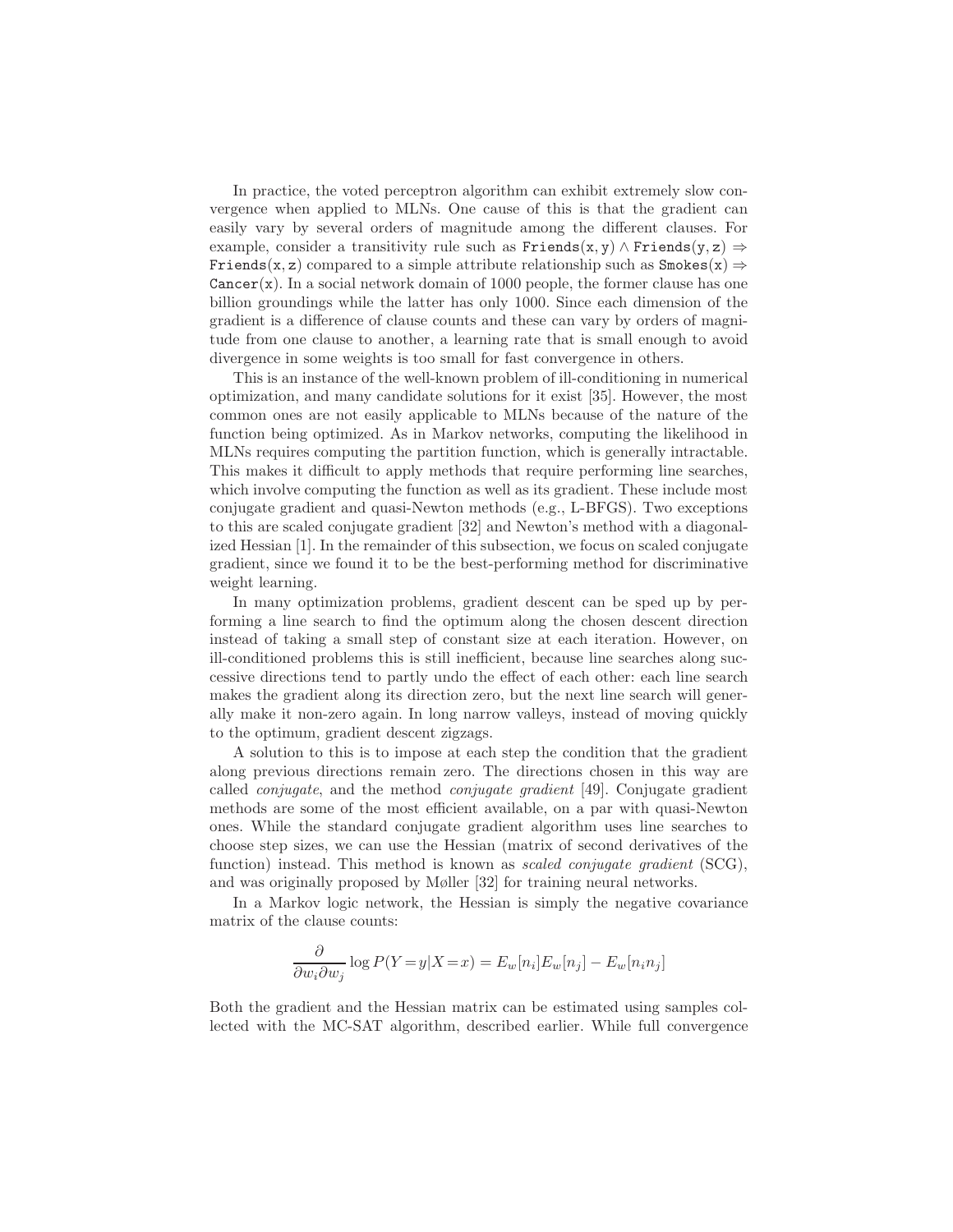could require many samples, we find that as few as five samples are often sufficient for estimating the gradient and Hessian. This is due in part to the efficiency of MC-SAT as a sampler, and in part to the tied weights: the many groundings of each clause can act to reduce the variance.

Given a conjugate gradient search direction d and Hessian matrix H, we compute the step size  $\alpha$  as follows:

$$
\alpha = \frac{\mathbf{d}^T \mathbf{g}}{\mathbf{d}^T \mathbf{H} \mathbf{d} + \lambda \mathbf{d}^T \mathbf{d}}
$$

For a quadratic function and  $\lambda = 0$ , this step size would move to the minimum function value along **d**. Since our function is not quadratic, a non-zero  $\lambda$  term serves to limit the size of the step to a region in which our quadratic approximation is good. After each step, we adjust  $\lambda$  to increase or decrease the size of the so-called model trust region based on how well the approximation matched the function. We cannot evaluate the function directly, but the dot product of the step we just took and the gradient after taking it is a lower bound on the improvement in the actual log-likelihood. This works because the log-likelihood of an MLN is convex.

In models with thousands of weights or more, storing the entire Hessian matrix becomes impractical. However, when the Hessian appears only inside a quadratic form, as above, the value of this form can be computed simply as:

$$
\mathbf{d}^T \mathbf{H} \mathbf{d} = (E_w[\sum_i d_i n_i])^2 - E_w[(\sum_i d_i n_i)^2]
$$

The product of the Hessian by a vector can also be computed compactly [38].

Conjugate gradient is usually more effective with a preconditioner, a linear transformation that attempts to reduce the condition number of the problem (e.g., [48]). Good preconditioners approximate the inverse Hessian. We use the inverse diagonal Hessian as our preconditioner. Performance with the preconditioner is much better than without.

See Lowd and Domingos [26] for more details and results.

#### 6.3 Structure Learning

The structure of a Markov logic network is the set of formulas or clauses to which we attach weights. In principle, this structure can be learned or revised using any inductive logic programming (ILP) technique. However, since an MLN represents a probability distribution, much better results are obtained by using an evaluation function based on pseudo-likelihood, rather than typical ILP ones like accuracy and coverage [18]. Log-likelihood or conditional log-likelihood are potentially better evaluation functions, but are vastly more expensive to compute. In experiments on two real-world datasets, our MLN structure learning algorithm found better MLN rules than CLAUDIEN [6], FOIL [42], Aleph [54], and even a hand-written knowledge base.

MLN structure learning can start from an empty network or from an existing KB. Either way, we have found it useful to start by adding all unit clauses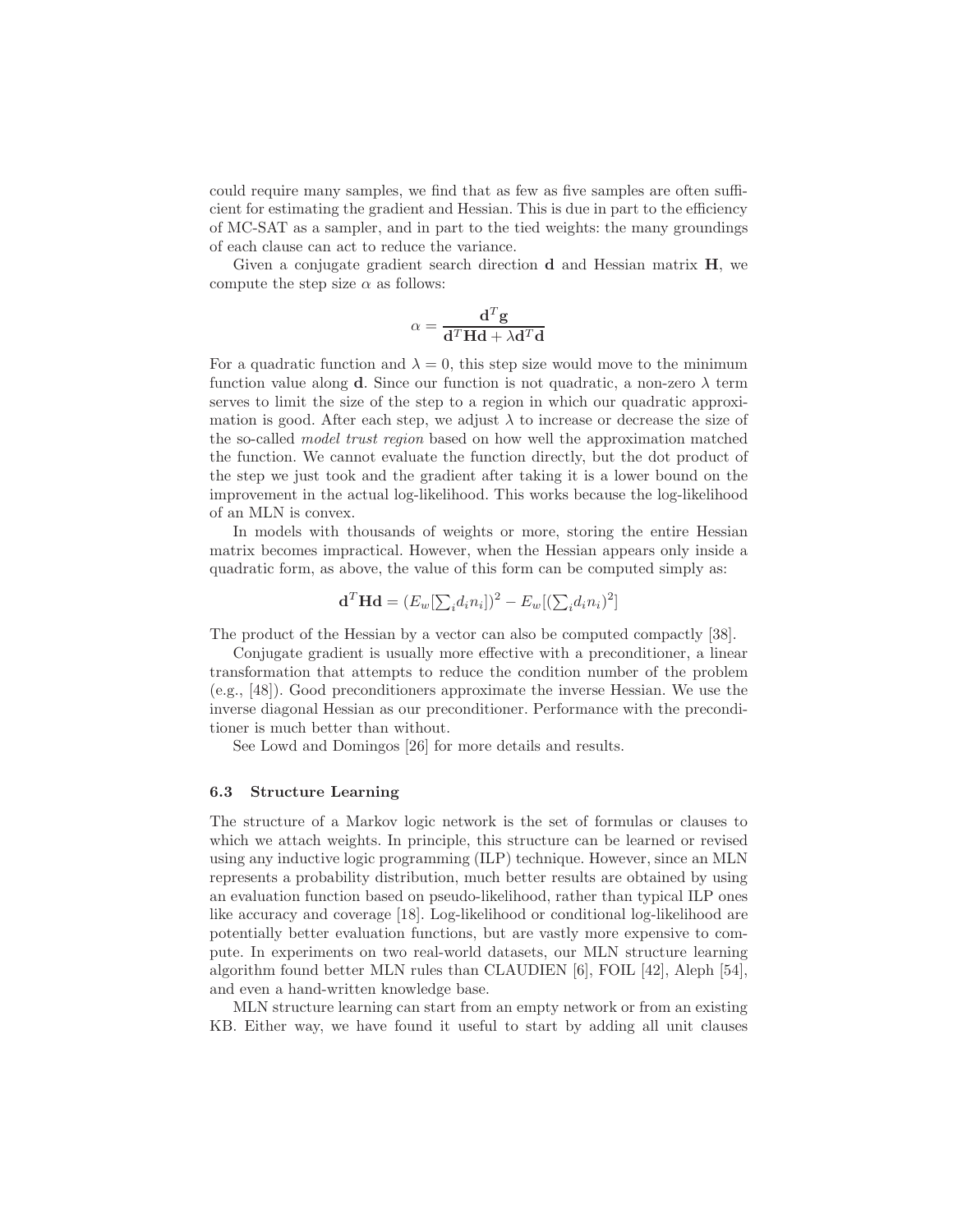(single atoms) to the MLN. The weights of these capture (roughly speaking) the marginal distributions of the atoms, allowing the longer clauses to focus on modeling atom dependencies. To extend this initial model, we either repeatedly find the best clause using beam search and add it to the MLN, or add all "good" clauses of length l before trying clauses of length  $l + 1$ . Candidate clauses are formed by adding each predicate (negated or otherwise) to each current clause, with all possible combinations of variables, subject to the constraint that at least one variable in the new predicate must appear in the current clause. Hand-coded clauses are also modified by removing predicates.

We now discuss the evaluation measure, clause construction operators, search strategy, and speedup methods in greater detail.

As an evaluation measure, pseudo-likelihood (Equation 5) tends to give undue weight to the largest-arity predicates, resulting in poor modeling of the rest. We thus define the weighted pseudo-log-likelihood (WPLL) as

$$
\log P_w^{\bullet}(X = x) = \sum_{r \in R} c_r \sum_{k=1}^{g_r} \log P_w(X_{r,k} = x_{r,k} | MB_x(X_{r,k})) \tag{7}
$$

where R is the set of first-order atoms,  $g_r$  is the number of groundings of firstorder atom r, and  $x_{r,k}$  is the truth value (0 or 1) of the kth grounding of r. The choice of atom weights  $c_r$  depends on the user's goals. In our experiments, we simply set  $c_r = 1/g_r$ , which has the effect of weighting all first-order predicates equally. If modeling a predicate is not important (e.g., because it will always be part of the evidence), we set its weight to zero. To combat overfitting, we penalize the WPLL with a structure prior of  $e^{-\alpha \sum_{i=1}^F d_i}$ , where  $d_i$  is the number of literals that differ between the current version of the clause and the original one. (If the clause is new, this is simply its length.) This is similar to the approach used in learning Bayesian networks [14].

A potentially serious problem that arises when evaluating candidate clauses using WPLL is that the optimal (maximum WPLL) weights need to be computed for each candidate. Given that this involves numerical optimization, and may need to be done thousands or millions of times, it could easily make the algorithm too slow to be practical. We avoid this bottleneck by simply initializing L-BFGS with the current weights (and zero weight for a new clause). Secondorder, quadratic-convergence methods like L-BFGS are known to be very fast if started near the optimum. This is what happens in our case; L-BFGS typically converges in just a few iterations, sometimes one. The time required to evaluate a clause is in fact dominated by the time required to compute the number of its true groundings in the data. This time can be greatly reduced using sampling and other techniques [18].

When learning an MLN from scratch (i.e., from a set of unit clauses), the natural operator to use is the addition of a literal to a clause. When refining a hand-coded KB, the goal is to correct the errors made by the human experts. These errors include omitting conditions from rules and including spurious ones, and can be corrected by operators that add and remove literals from a clause.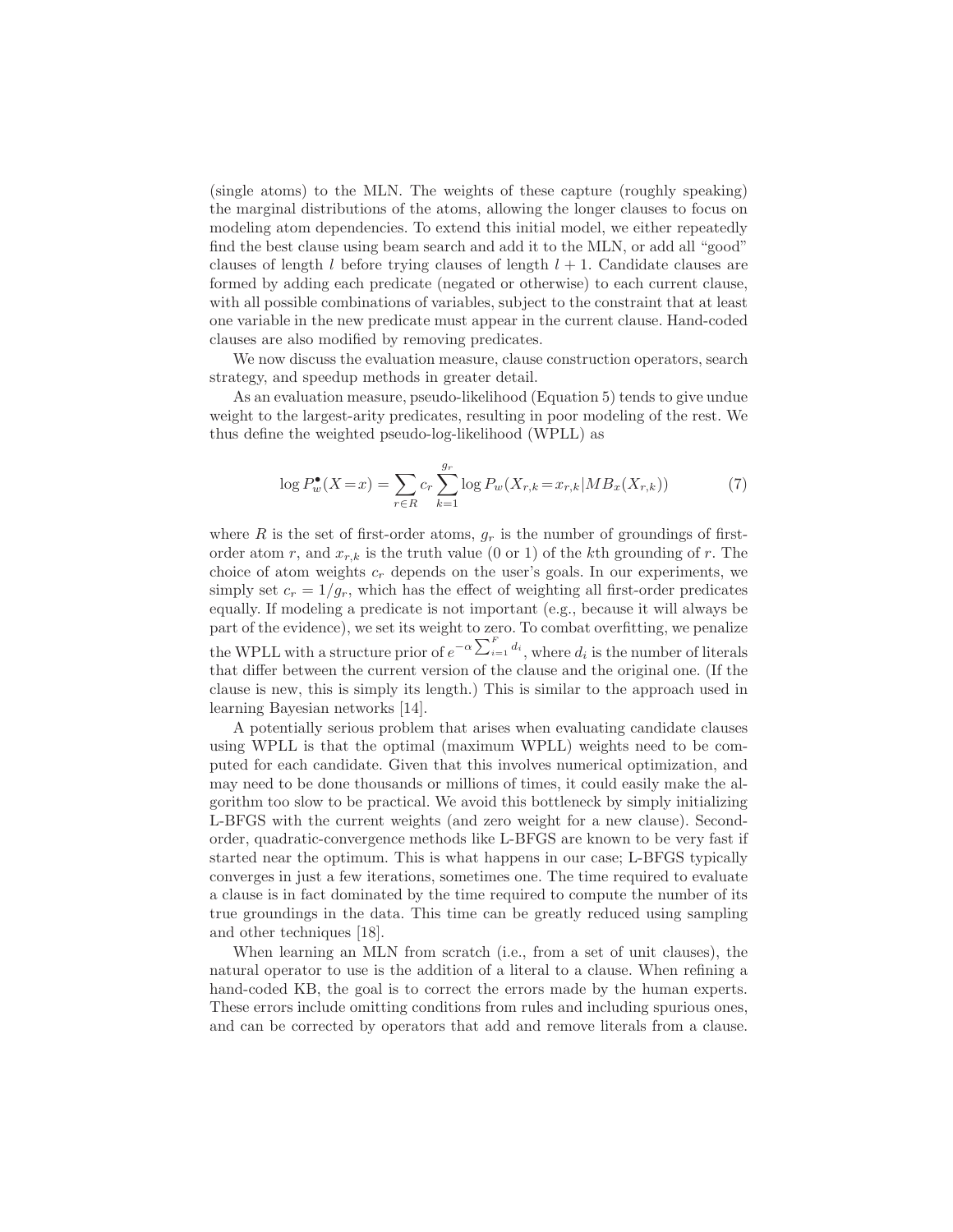These are the basic operators that we use. In addition, we have found that many common errors (wrong direction of implication, wrong use of connectives with quantifiers, etc.) can be corrected at the clause level by flipping the signs of atoms, and we also allow this. When adding a literal to a clause, we consider all possible ways in which the literal's variables can be shared with existing ones, subject to the constraint that the new literal must contain at least one variable that appears in an existing one. To control the size of the search space, we set a limit on the number of distinct variables in a clause. We only try removing literals from the original hand-coded clauses or their descendants, and we only consider removing a literal if it leaves at least one path of shared variables between each pair of remaining literals.

We have implemented two search strategies, one faster and one more complete. The first approach adds clauses to the MLN one at a time, using beam search to find the best clause to add: starting with the unit clauses and the expert-supplied ones, we apply each legal literal addition and deletion to each clause, keep the b best ones, apply the operators to those, and repeat until no new clause improves the WPLL. The chosen clause is the one with highest WPLL found in any iteration of the search. If the new clause is a refinement of a hand-coded one, it replaces it. (Notice that, even though we both add and delete literals, no loops can occur because each change must improve WPLL to be accepted.)

The second approach adds  $k$  clauses at a time to the MLN, and is similar to that of McCallum [30]. In contrast to beam search, which adds the best clause of any length found, this approach adds all "good" clauses of length l before attempting any of length  $l + 1$ . We call it *shortest-first search*.

The algorithms described in the previous section may be very slow, particularly in large domains. However, they can be greatly sped up using a combination of techniques described in Kok and Domingos [18]. These include looser convergence thresholds, subsampling atoms and clauses, caching results, and ordering clauses to avoid evaluating the same candidate clause twice.

Recently, Mihalkova and Mooney [31] introduced BUSL, an alternative, bottom-up structure learning algorithm for Markov logic. Instead of blindly constructing candidate clauses one literal at a time, they let the training data guide and constrain clause construction. First, they use a propositional Markov network structure learner to generate a graph of relationships among atoms. Then they generate clauses from paths in this graph. In this way, BUSL focuses on clauses that have support in the training data. In experiments on three datasets, BUSL evaluated many fewer candidate clauses than our top-down algorithm, ran more quickly, and learned more accurate models.

We are currently investigating further approaches to learning MLNs, including automatically inventing new predicates (or, in statistical terms, discovering hidden variables) [19].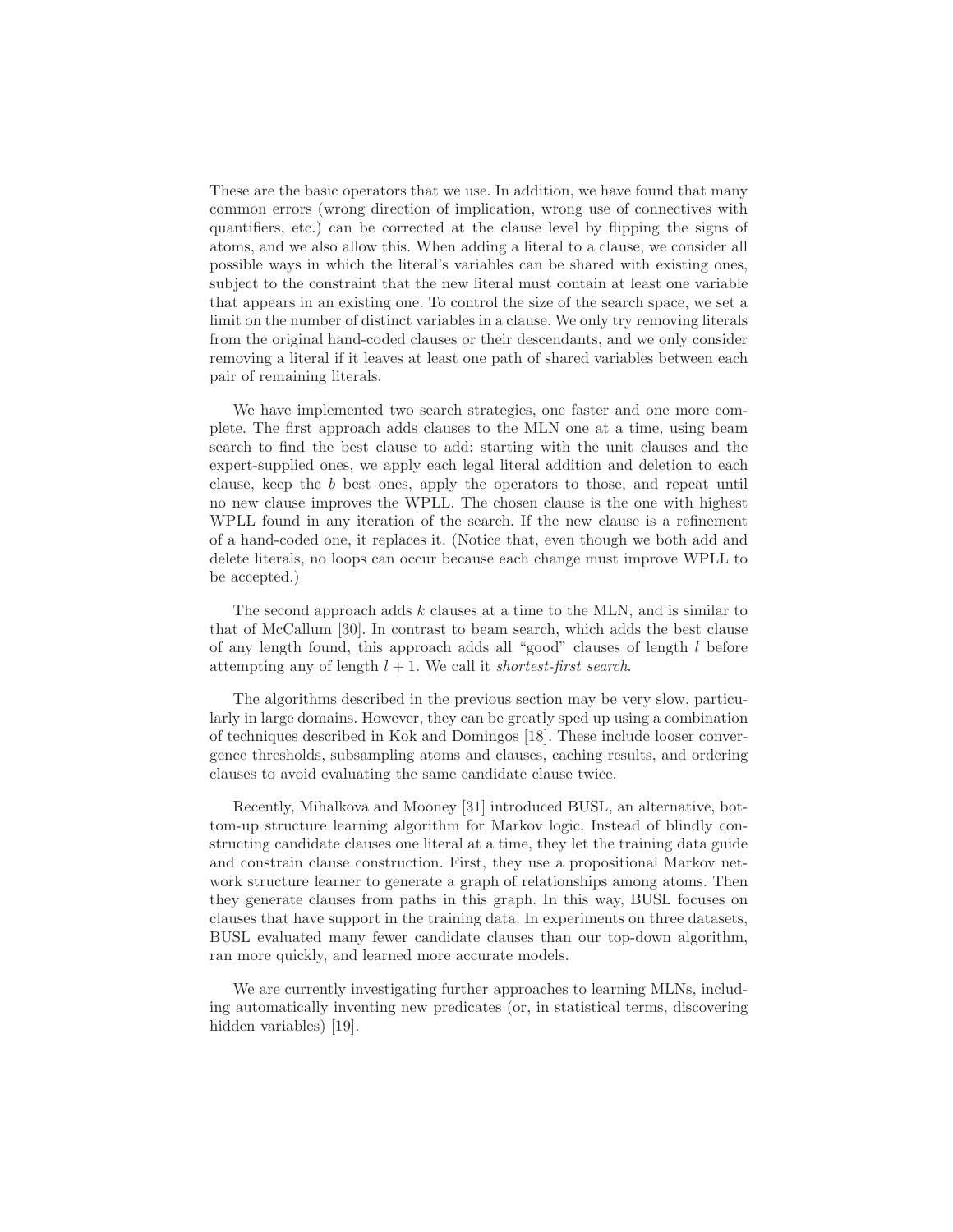# 7 Applications

Markov logic has been successfully applied in a variety of areas. A system based on it recently won a competition on information extraction for biology [45]. Cycorp has used it to make parts of the Cyc knowledge base probabilistic [29]. The CALO project is using it to integrate probabilistic predictions from many components [8]. We have applied it to link prediction, collective classification, entity resolution, information extraction, social network analysis and other problems [44, 50, 18, 51, 40, 41]. Applications to Web mining, activity recognition, natural language processing, computational biology, robot mapping and navigation, game playing and others are under way.

#### 7.1 Entity Resolution

The application to entity resolution illustrates well the power of Markov logic [51]. Entity resolution is the problem of determining which observations (e.g., database records, noun phrases, video regions, etc.) correspond to the same realworld objects, and is of crucial importance in many areas. Typically, it is solved by forming a vector of properties for each pair of observations, using a learned classifier (such as logistic regression) to predict whether they match, and applying transitive closure. Markov logic yields an improved solution simply by applying the standard logical approach of removing the unique names assumption and introducing the equality predicate and its axioms: equality is reflexive, symmetric and transitive; groundings of a predicate with equal constants have the same truth values; and constants appearing in a ground predicate with equal constants are equal. This last axiom is not valid in logic, but captures a useful statistical tendency. For example, if two papers are the same, their authors are the same; and if two authors are the same, papers by them are more likely to be the same. Weights for different instances of these axioms can be learned from data. Inference over the resulting MLN, with entity properties and relations as the evidence and equality atoms as the query, naturally combines logistic regression and transitive closure. Most importantly, it performs collective entity resolution, where resolving one pair of entities helps to resolve pairs of related entities.

As a concrete example, consider the task of deduplicating a citation database in which each citation has author, title, and venue fields. We can represent the domain structure with eight relations: Author(bib, author), Title(bib, title), and Venue(bib, venue) relate citations to their fields;  $\text{HasWord}(\text{author}/\text{title}/\text{}$ venue, word) indicates which words are present in each field; SameAuthor (author, author), SameTitle(title, title), and SameVenue(venue, venue) represent field equivalence; and SameBib(bib, bib) represents citation equivalence. The truth values of all relations except for the equivalence relations are provided as background theory. The objective is to predict the SameBib relation.

We begin with a logistic regression model to predict citation equivalence based on the words in the fields. This is easily expressed in Markov logic by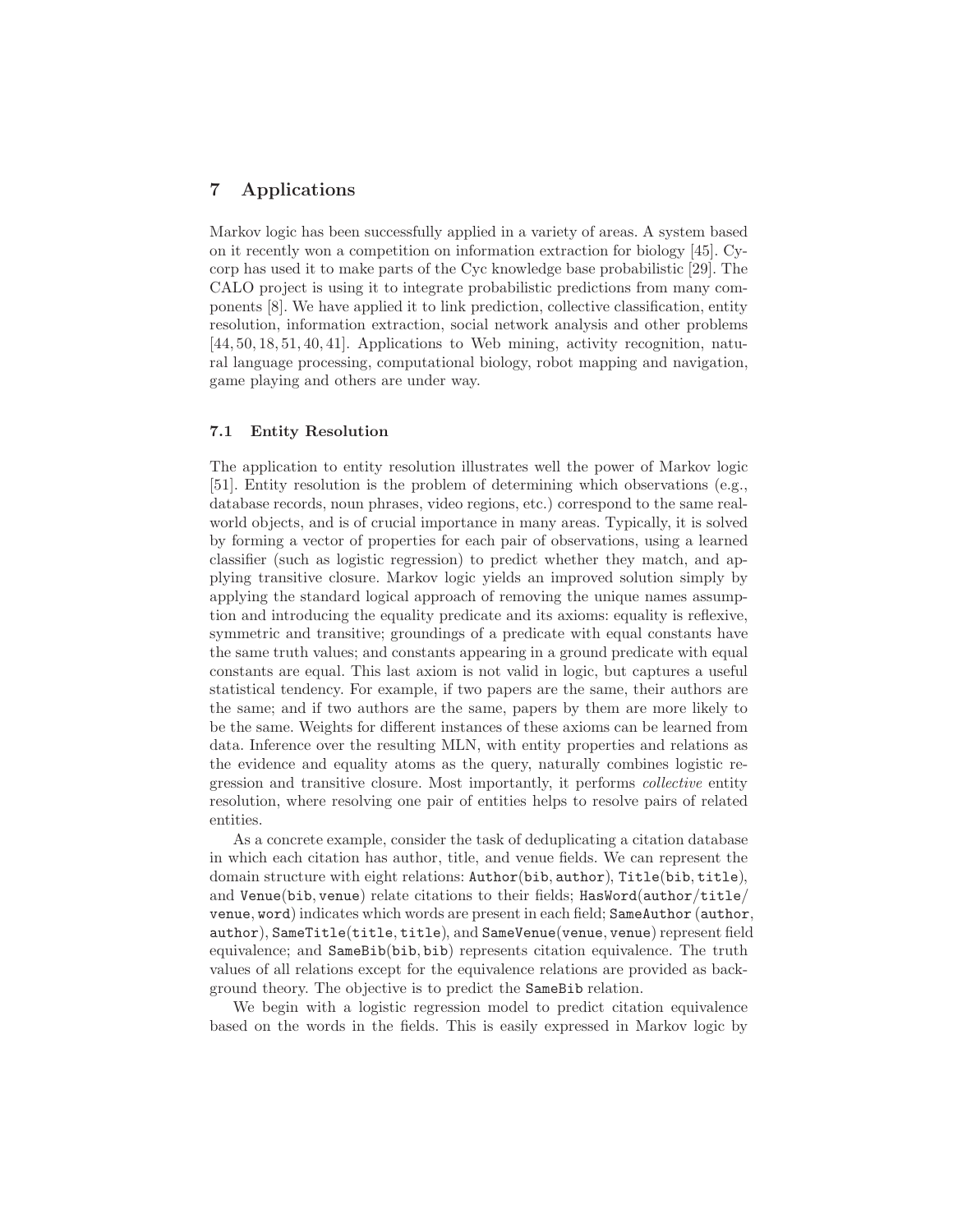rules such as the following:

$$
\begin{array}{c} \texttt{Title}(\texttt{b1}, \texttt{t1}) \land \texttt{Title}(\texttt{b2}, \texttt{t2}) \land \texttt{HasWord}(\texttt{t1}, + \texttt{word}) \\ \land \texttt{HasWord}(\texttt{t2}, + \texttt{word}) \Rightarrow \texttt{SameBib}(\texttt{b1}, \texttt{b2}) \end{array}
$$

The '+' operator here generates a separate rule (and with it, a separate learnable weight) for each constant of the appropriate type. When given a positive weight, each of these rules increases the probability that two citations with a particular title word in common are equivalent. We can construct similar rules for other fields. Note that we may learn negative weights for some of these rules, just as logistic regression may learn negative feature weights. Transitive closure consists of a single rule:

$$
SameBib(b1, b2) \land SameBib(b2, b3) \Rightarrow SameBib(b1, b3)
$$

This model is similar to the standard solution, but has the advantage that the classifier is learned in the context of the transitive closure operation.

We can construct similar rules to predict the equivalence of two fields as well. The usefulness of Markov logic is shown further when we link field equivalence to citation equivalence:

 $\text{Author}(b1, a1) \wedge \text{Author}(b2, a2) \wedge \text{SameBib}(b1, b2) \Rightarrow \text{SameAuthor}(a1, a2)$ Author(b1, a1)  $\land$  Author(b2, a2)  $\land$  SameAuthor(a1, a2)  $\Rightarrow$  SameBib(b1, b2)

The above rules state that if two citations are the same, their authors should be the same, and that citations with the same author are more likely to be the same. The last rule is not valid in logic, but captures a useful statistical tendency.

Most importantly, the resulting model can now perform collective entity resolution, where resolving one pair of entities helps to resolve pairs of related entities. For example, inferring that a pair of citations are equivalent can provide evidence that the names  $A A A I \text{-} 06$  and 21st Natl. Conf. on AI refer to the same venue, even though they are superficially very different. This equivalence can then aid in resolving other entities.

Experiments on citation databases like Cora and BibServ.org show that these methods can greatly improve accuracy, particularly for entity types that are difficult to resolve in isolation as in the above example [51]. Due to the large number of words and the high arity of the transitive closure formula, these models have thousands of weights and ground millions of clauses during learning, even after using canopies to limit the number of comparisons considered. Learning at this scale is still reasonably efficient: preconditioned scaled conjugate gradient with MC-SAT for inference converges within a few hours [26].

### 7.2 Information Extraction

In this citation example, it was assumed that the fields were manually segmented in advance. The goal of information extraction is to extract database records starting from raw text or semi-structured data sources. Traditionally, information extraction proceeds by first segmenting each candidate record separately,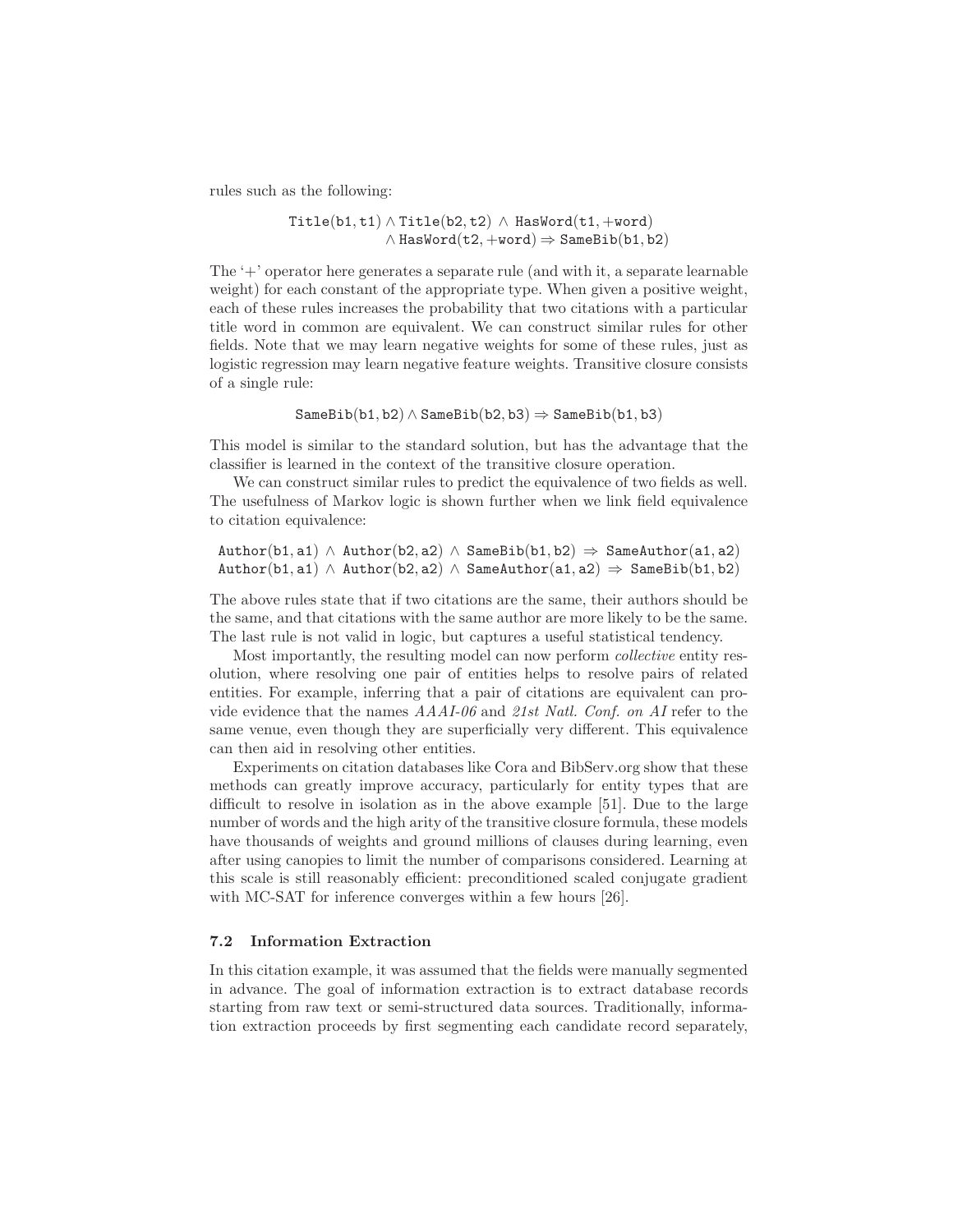and then merging records that refer to the same entities. Such a pipeline achitecture is adopted by many AI systems in natural language processing, speech recognition, vision, robotics, etc. Markov logic allows us to perform the two tasks jointly [41]. While computationally efficient, this approach is suboptimal, because it ignores the fact that segmenting one candidate record can help to segment similar ones. This allows us to use the segmentation of one candidate record to help segment similar ones. For example, resolving a well-segmented field with a less-clear one can disambiguate the latter's boundaries. We will continue with the example of citations, but similar ideas could be applied to other data sources, such as Web pages or emails.

The main evidence predicate in the information extraction MLN is  $Token(t, i, j)$ c), which is true iff token t appears in the ith position of the cth citation. A token can be a word, date, number, etc. Punctuation marks are not treated as separate tokens; rather, the predicate  $\text{HasPunc}(c, i)$  is true iff a punctuation mark appears immediately after the ith position in the cth citation. The query predicates are  $Infield(i, f, c)$  and  $SameCitation(c, c')$ .  $Infield(i, f, c)$  is true iff the ith position of the cth citation is part of field f, where  $f \in \{Title, Author, Venne\}$ , and inferring it performs segmentation.  $\texttt{SameCitation}(c, c')$  is true iff citations c and c' represent the same publication, and inferring it performs entity resolution.

Our segmentation model is essentially a hidden Markov model (HMM) with enhanced ability to detect field boundaries. The observation matrix of the HMM correlates tokens with fields, and is represented by the simple rule

$$
\mathtt{Token}(+\mathtt{t},\mathtt{i},\mathtt{c}) \Rightarrow \mathtt{Infield}(\mathtt{i},+\mathtt{f},\mathtt{c})
$$

If this rule was learned in isolation, the weight of the  $(t, f)$ th instance would be  $\log(p_{tf}/(1-p_{tf}))$ , where  $p_{tf}$  is the corresponding entry in the HMM observation matrix. In general, the transition matrix of the HMM is represented by a rule of the form

$$
{\tt InField}(i, +f, c) \Rightarrow {\tt InField}(i+1, +f', c)
$$

However, we (and others, e.g., [13]) have found that for segmentation it suffices to capture the basic regularity that consecutive positions tend to be part of the same field. Thus we replace  $f'$  by  $f$  in the formula above. We also impose the condition that a position in a citation string can be part of at most one field; it may be part of none.

The main shortcoming of this model is that it has difficulty pinpointing field boundaries. Detecting these is key for information extraction, and a number of approaches use rules designed specifically for this purpose (e.g., [21]). In citation matching, boundaries are usually marked by punctuation symbols. This can be incorporated into the MLN by modifying the rule above to

$$
{\tt InField}(i, +f, c) \land \neg {\tt HasPunc}(c, i) \Rightarrow {\tt InField}(i+1, +f, c)
$$

The  $\neg$ **HasPunc(c, i)** precondition prevents propagation of fields across punctuation marks. Because propagation can occur differentially to the left and right,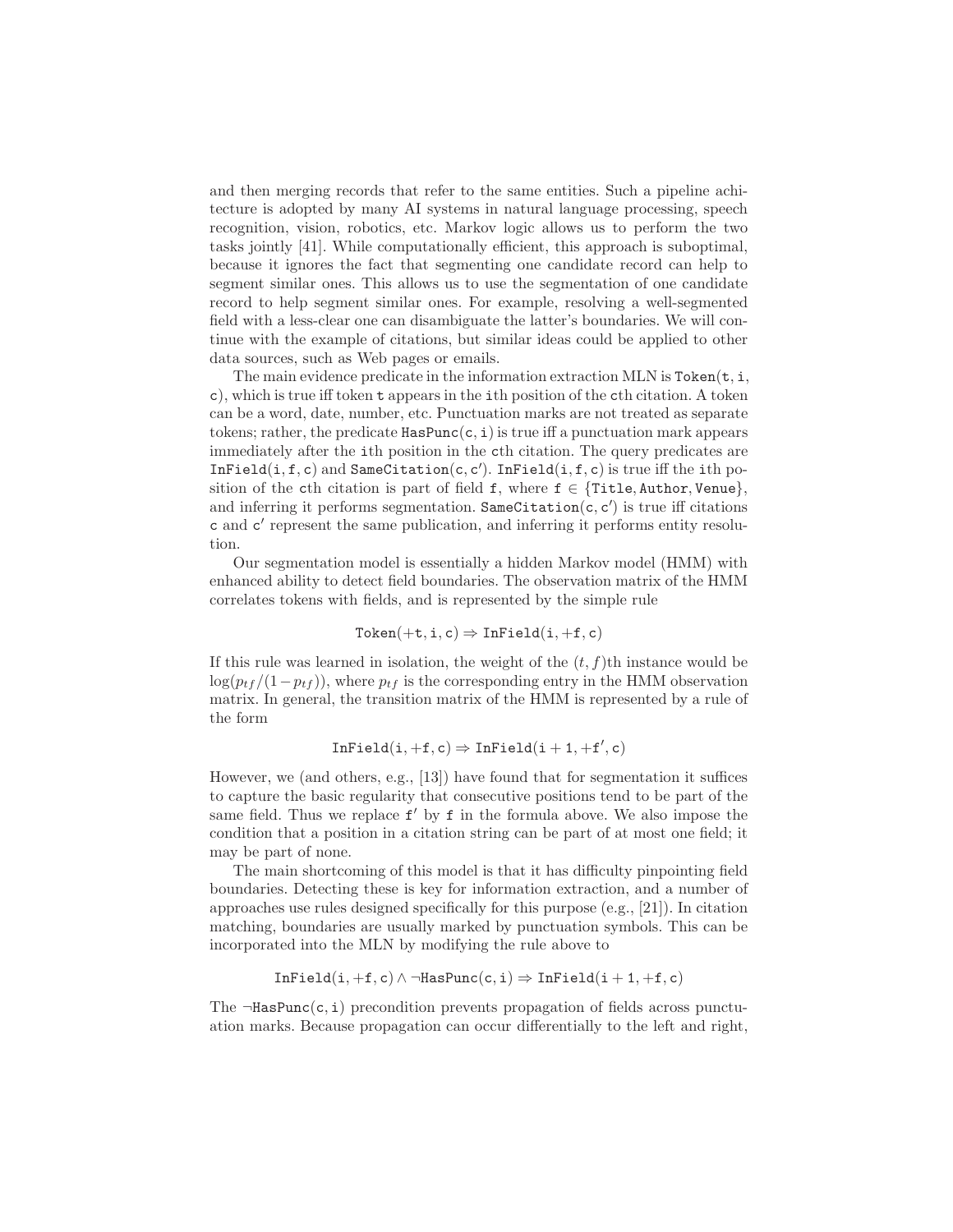the MLN also contains the reverse form of the rule. In addition, to account for commas being weaker separators than other punctuation, the MLN includes versions of these rules with HasComma() instead of HasPunc().

Finally, the MLN contains rules capturing a variety of knowledge about citations: the first two positions of a citation are usually in the author field, and the middle one in the title; initials (e.g., "J.") tend to appear in either the author or the venue field; positions preceding the last non-venue initial are usually not part of the title or venue; and positions after the first venue keyword (e.g., "Proceedings", "Journal") are usually not part of the author or title.

By combining this segmentation model with our entity resolution model from before, we can exploit relational information as part of the segmentation process. In practice, something a little more sophisticated is necessary to get good results on real data. In Poon and Domingos [41], we define predicates and rules specifically for passing information between the stages, as opposed to just using the existing InField() outputs. This leads to a "higher bandwidth" of communication between segmentation and entity resolution, without letting excessive segmentation noise through. We also define an additional predicate and modify rules to better exploit information from similar citations during the segmentation process. See [41] for further details.

We evaluated this model on the CiteSeer and Cora datasets. For entity resolution in CiteSeer, we measured *cluster recall* for comparison with previously published results. Cluster recall is the fraction of clusters that are correctly output by the system after taking transitive closure from pairwise decisions. For entity resolution in Cora, we measured both cluster recall and pairwise recall/precision. In both datasets we also compared with a "standard" Fellegi-Sunter model (see [51]), learned using logistic regression, and with oracle segmentation as the input.

In both datasets, joint inference improved accuracy and our approach outperformed previous ones. Table 2 shows that our approach outperforms previous ones on CiteSeer entity resolution. (Results for Lawrence et al. (1999) [23], Pasula et al. (2002) [36] and Wellner et al. (2004) [58] are taken from the corresponding papers.) This is particularly notable given that the models of [36] and [58] involved considerably more knowledge engineering than ours, contained more learnable parameters, and used additional training data.

Table 3 shows that our entity resolution approach easily outperforms Fellegi-Sunter on Cora, and has very high pairwise recall/precision.

## 8 The Alchemy System

The inference and learning algorithms described in the previous sections are publicly available in the open-source Alchemy system [20]. Alchemy makes it possible to define sophisticated probabilistic models with a few formulas, and to add probability to a first-order knowledge base by learning weights from a relevant database. It can also be used for purely logical or purely statistical applications, and for teaching AI. From the user's point of view, Alchemy provides a full spectrum of AI tools in an easy-to-use, coherent form. From the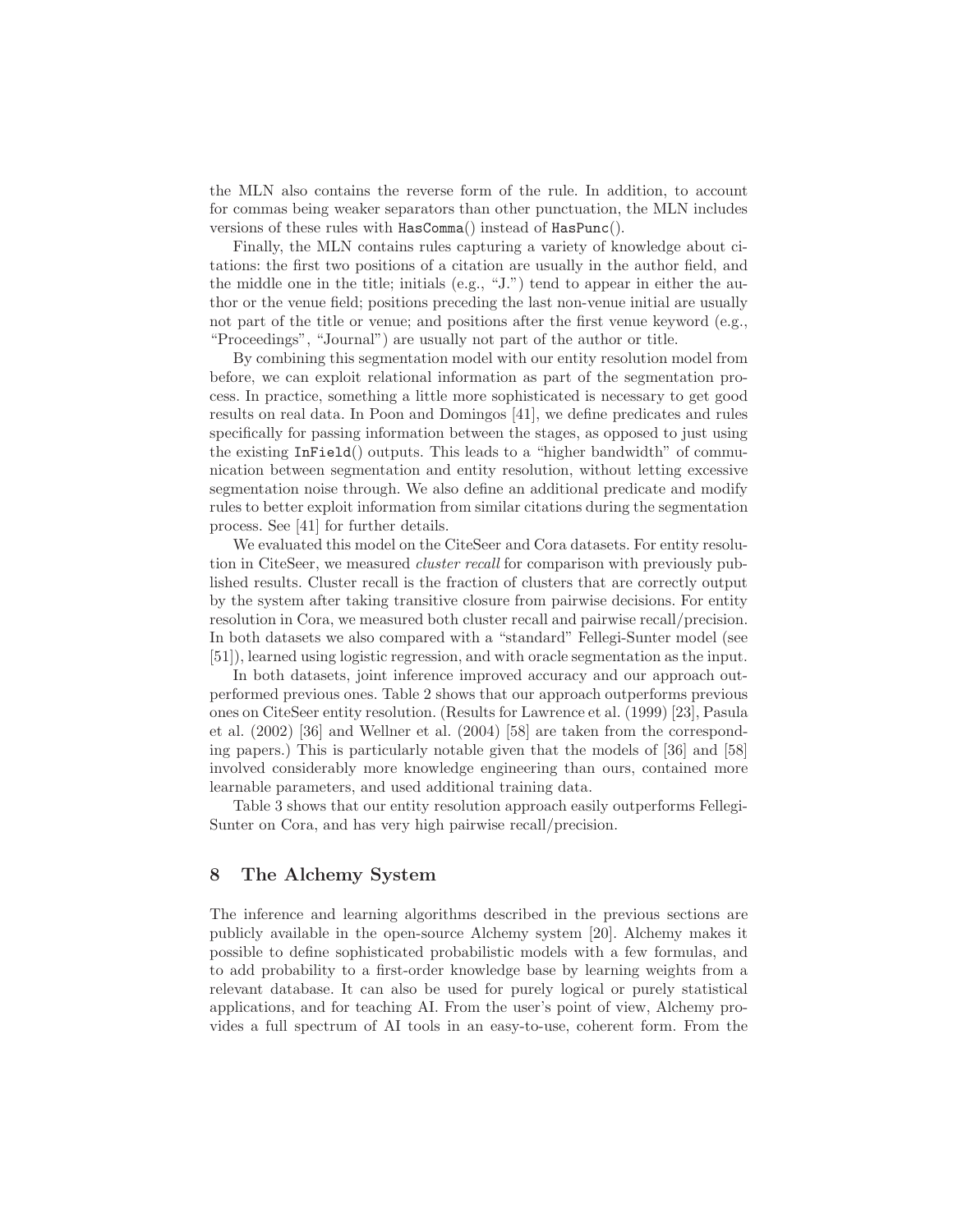Table 2. CiteSeer entity resolution: cluster recall on each section.

| Approach                    |      |           |    | Constr. Face Reason. Reinfor. |
|-----------------------------|------|-----------|----|-------------------------------|
| Fellegi-Sunter              | 84.3 | 81.4 71.3 |    | 50.6                          |
| Lawrence et al. $(1999)$ 89 |      | 94        | 86 | 79                            |
| Pasula et al. $(2002)$      | 93   | 97        | 96 | 94                            |
| Wellner et al. (2004)       | 95.1 | 96.9 93.7 |    | 94.7                          |
| Joint MLN                   | 96.0 | 97.1 95.1 |    | 96.7                          |

Table 3. Cora entity resolution: pairwise recall/precision and cluster recall.

| Approach       | Pairwise Rec./Prec. Cluster Recall |      |
|----------------|------------------------------------|------|
| Fellegi-Sunter | 78.0 / 97.7                        | 62.7 |
| Joint MLN      | 94.3 / 97.0                        | 78.1 |

researcher's point of view, Alchemy makes it possible to easily integrate a new inference or learning algorithm, logical or statistical, with a full complement of other algorithms that support it or make use of it.

Alchemy can be viewed as a declarative programming language akin to Prolog, but with a number of key differences: the underlying inference mechanism is model checking instead of theorem proving; the full syntax of first-order logic is allowed, rather than just Horn clauses; and, most importantly, the ability to handle uncertainty and learn from data is already built in. Table 4 compares Alchemy with Prolog and BUGS [28], one of the most popular toolkits for Bayesian modeling and inference.

Table 4. A comparison of Alchemy, Prolog and BUGS.

| Aspect      | Alchemy                                                     | Prolog               | <b>BUGS</b> |
|-------------|-------------------------------------------------------------|----------------------|-------------|
|             | Representation First-order logic + Markov nets Horn clauses |                      | Bayes nets  |
| Inference   | Model checking, MCMC                                        | Theorem proving MCMC |             |
| Learning    | Parameters and structure                                    | No                   | Parameters  |
| Uncertainty | Yes                                                         | Nο                   | Yes         |
| Relational  | Yes                                                         | Yes                  | No          |

# 9 Current and Future Research Directions

We are actively researching better learning and inference methods for Markov logic, as well as extensions of the representation that increase its generality and power.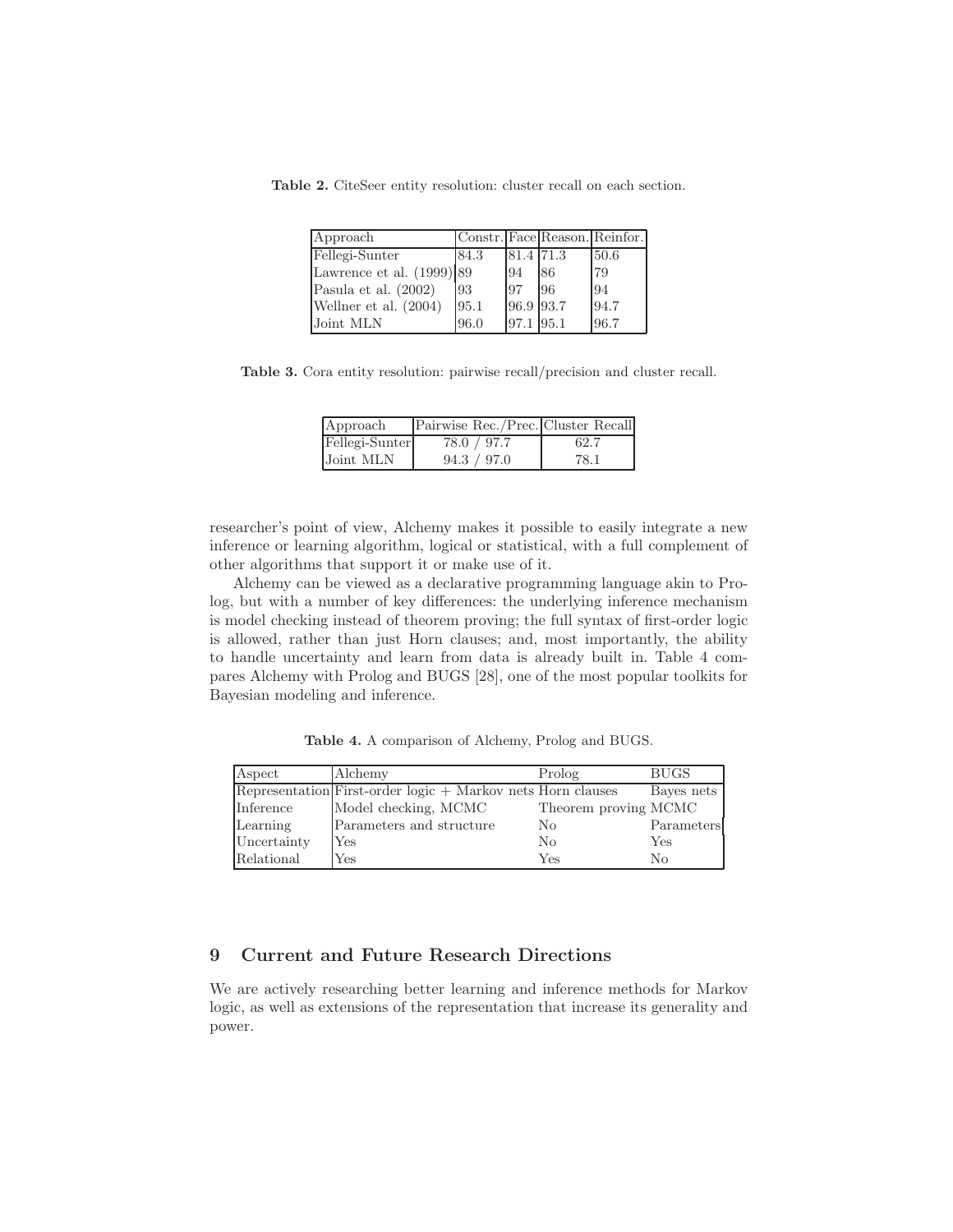Exact methods for learning and inference are usually intractable in Markov logic, but we would like to see better, more efficient approximations along with the automatic application of exact methods when feasible.

One method of particular interest is lifted inference. In short, we would like to reason with clusters of nodes for which we have exactly the same amount of information. The inspiration is from lifted resolution in first order logic, but must be extended to handle uncertainty. Prior work on lifted inference such as [39] and [3] mainly focused on exact inference which can be quite slow. There has been some recent work on lifted belief propagation in a Markov logic like setting [15], but only for the case in which there is no evidence. We would like to extend this body of work for approximate inference in the case where arbitrary evidence is given, potentially speeding up inference in Markov logic by orders of magnitude.

Numerical attributes must be discretized to be used in Markov logic, but we are working on extending the representation to handle continuous random variables and features. This is particularly important in domains like robot navigation, where the coordinates of the robot and nearby obstacles are real-valued. Even domains that are handled well by Markov logic, such as entity resolution, could still benefit from this extension by incorporating numeric features into similarities.

Another extension of Markov logic is to support uncertainty at multiple levels in the logical structure. A formula in first-order logic can be viewed as a tree, with a logical connective at each node, and a knowledge base can be viewed as a tree whose root is a conjunction. Markov logic makes this conjunction probabilistic, as well as the universal quantifiers directly under it, but the rest of the tree remains purely logical. Recursive random fields [27] overcome this by allowing the features to be nested MLNs instead of clauses. Unfortunately, learning them suffers from the limitations of backpropagation.

Statistical predicate invention is the problem of discovering new concepts, properties, and relations in structured data, and generalizes hidden variable discovery in statistical models and predicate invention in ILP. Rather than extending the model directly, statistical predicate invention enables richer models by extending the domain with discovered predicates. Our initial work in this area uses second-order Markov logic to generate multiple cross-cutting clusterings of constants and predicates [19]. Formulas in second-order Markov logic could also be used to add declarative bias to our structure learning algorithms.

Current work also includes semi-supervised learning, and learning with incomplete data in general. The large amount of unlabeled data on the Web is an excellent resource that, properly exploited, could lead to many exciting applications.

Finally, we would like to develop a general framework for decision-making in relational domains. This can be accomplished in Markov logic by adding utility weights to formulas and finding the settings of all action predicates that jointly maximize expected utility.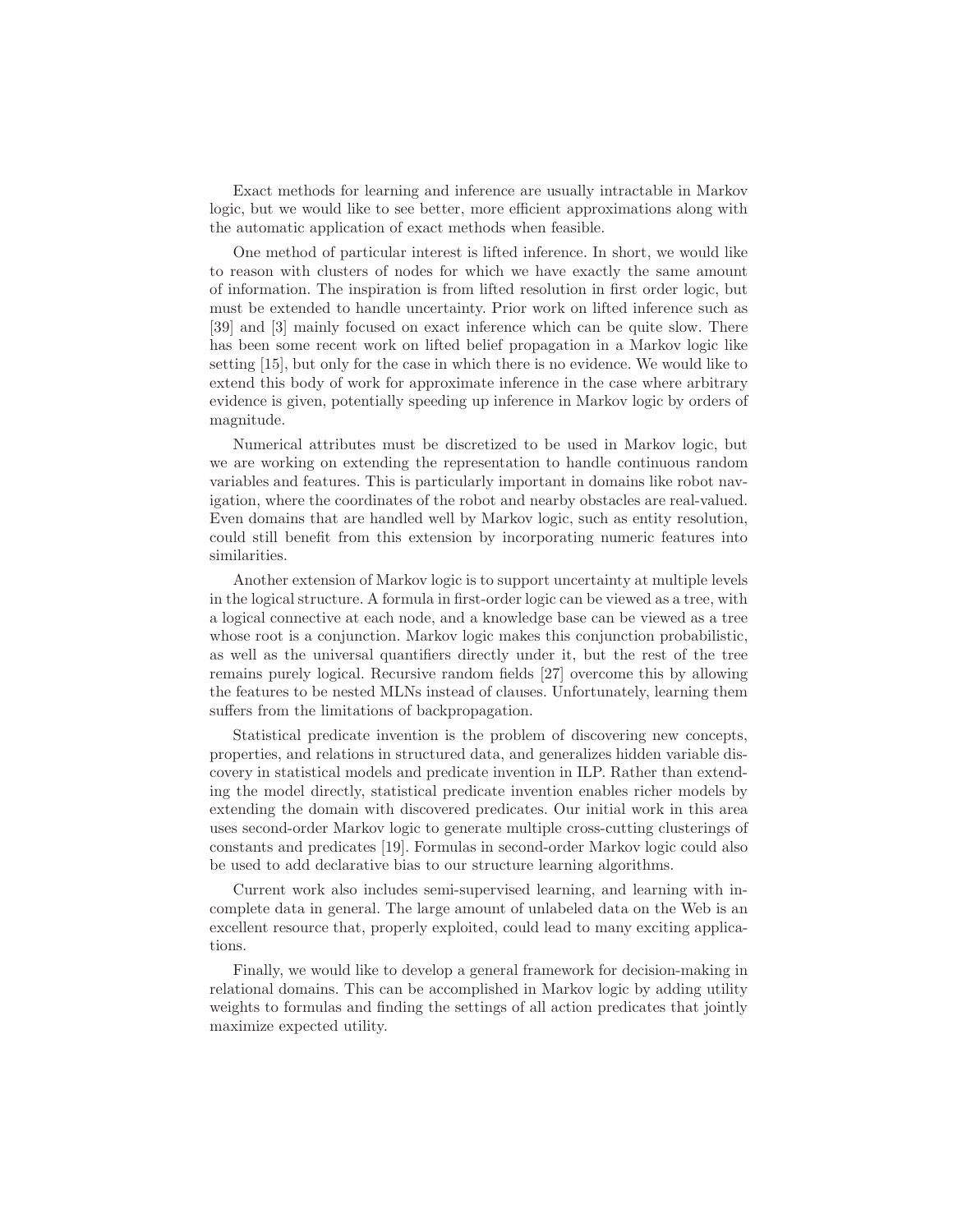# 10 Conclusion

Markov logic is a simple yet powerful approach to combining logic and probability in a single representation. We have developed a series of learning and inference algorithms for it, and successfully applied them in a number of domains. These algorithms are available in the open-source Alchemy system. We hope that Markov logic and its implementation in Alchemy will be of use to researchers and practitioners who wish to have the full spectrum of logical and statistical inference and learning techniques at their disposal, without having to develop every piece themselves.

### 11 Acknowledgements

This research was partly supported by DARPA grant FA8750-05-2-0283 (managed by AFRL), DARPA contract NBCH-D030010, NSF grant IIS-0534881, ONR grants N00014-02-1-0408 and N00014-05-1-0313, a Sloan Fellowship and NSF CAREER Award to the first author, and a Microsoft Research fellowship awarded to the third author. The views and conclusions contained in this document are those of the authors and should not be interpreted as necessarily representing the official policies, either expressed or implied, of DARPA, NSF, ONR, or the United States Government.

# References

- 1. S. Becker and Y. Le Cun. Improving the convergence of back-propagation learning with second order methods. In Proceedings of the 1988 Connectionist Models Summer School, pages 29–37, San Mateo, CA, 1989. Morgan Kaufmann.
- 2. J. Besag. Statistical analysis of non-lattice data. The Statistician, 24:179–195, 1975.
- 3. R. Braz, E. Amir, and D. Roth. Lifted first-order probabilistic inference. In Proceedings of the Nineteenth International Joint Conference on Artificial Intelligence, pages 1319–1325, Edinburgh, UK, 2005. Morgan Kaufmann.
- 4. M. Collins. Discriminative training methods for hidden Markov models: Theory and experiments with perceptron algorithms. In Proceedings of the 2002 Conference on Empirical Methods in Natural Language Processing, pages 1–8, Philadelphia, PA, 2002. ACL.
- 5. P. Damien, J. Wakefield, and S. Walker. Gibbs sampling for Bayesian nonconjugate and hierarchical models by auxiliary variables. Journal of the Royal Statistical Society, Series B, 61, 1999.
- 6. L. De Raedt and L. Dehaspe. Clausal discovery. Machine Learning, 26:99–146, 1997.
- 7. S. Della Pietra, V. Della Pietra, and J. Lafferty. Inducing features of random fields. IEEE Transactions on Pattern Analysis and Machine Intelligence, 19:380– 392, 1997.
- 8. T. Dietterich. Experience with Markov logic networks in a large AI system. In Probabilistic, Logical and Relational Learning - Towards a Synthesis, number 05051 in Dagstuhl Seminar Proceedings. Internationales Begegnungs- und Forschungszentrum für Informatik (IBFI), Dagstuhl, Germany, 2007.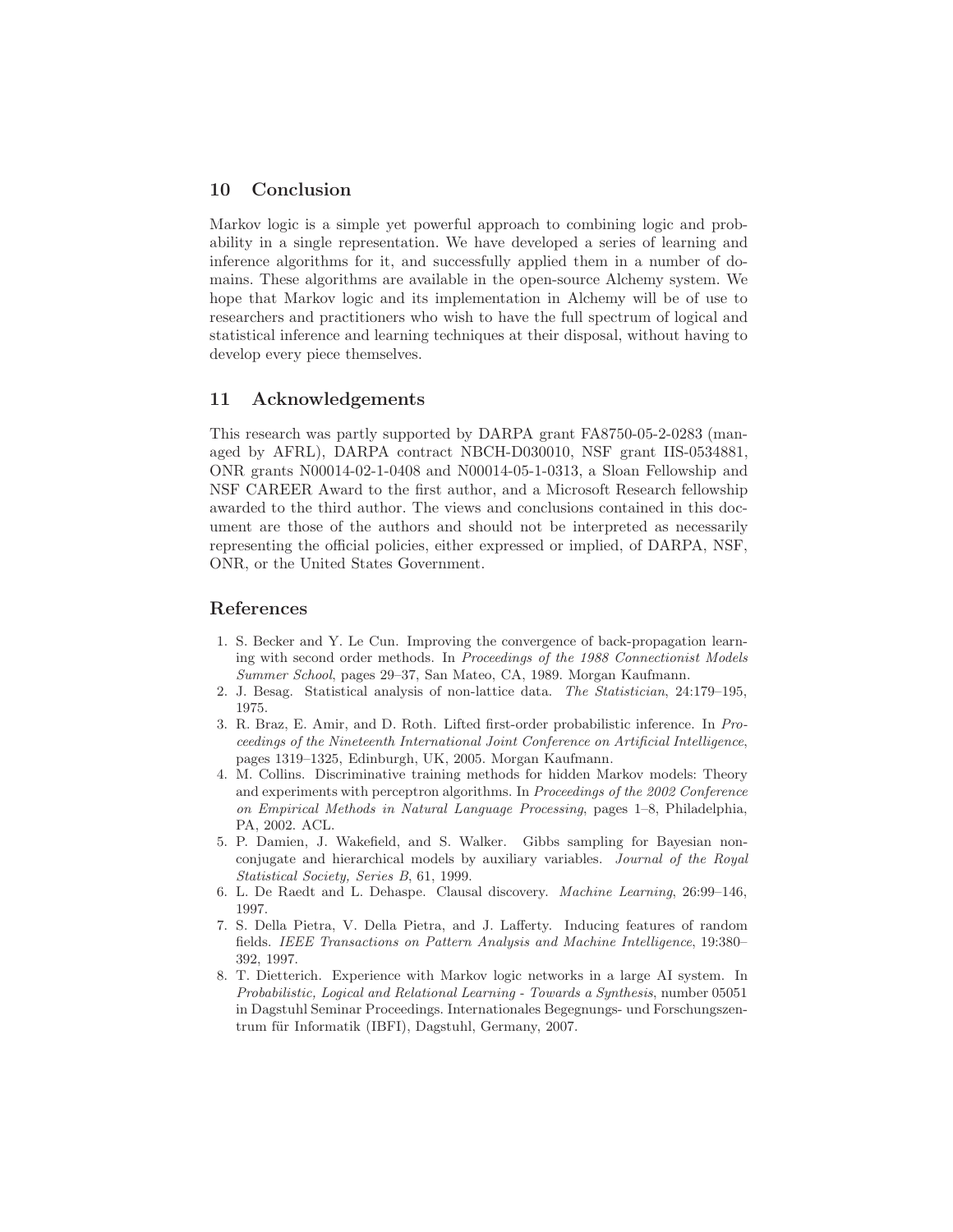- 9. N. Friedman, L. Getoor, D. Koller, and A. Pfeffer. Learning probabilistic relational models. In Proceedings of the Sixteenth International Joint Conference on Artificial Intelligence, pages 1300–1307, Stockholm, Sweden, 1999. Morgan Kaufmann.
- 10. M. R. Genesereth and N. J. Nilsson. Logical Foundations of Artificial Intelligence. Morgan Kaufmann, San Mateo, CA, 1987.
- 11. L. Getoor and B. Taskar, editors. Introduction to Statistical Relational Learning. MIT Press, Cambridge, MA, 2007.
- 12. W. R. Gilks, S. Richardson, and D. J. Spiegelhalter, editors. Markov Chain Monte Carlo in Practice. Chapman and Hall, London, UK, 1996.
- 13. T. Grenager, D. Klein, and C. D. Manning. Unsupervised learning of field segmentation models for information extraction. In Proceedings of the Forty-Third Annual Meeting on Association for Computational Linguistics, pages 371–378, Ann Arbor, Michigan, 2005. Association for Computational Linguistics.
- 14. D. Heckerman, D. Geiger, and D. M. Chickering. Learning Bayesian networks: The combination of knowledge and statistical data. Machine Learning, 20:197– 243, 1995.
- 15. A. Jaimovich, O. Meshi, and N. Friedman. Template based inference in symmetric relational markov random fields. In Proceedings of the Twenty-Third Conference on Uncertainty in Artificial Intelligence, Vancouver, Canada, 2007. AUAI Press.
- 16. H. Kautz, B. Selman, and Y. Jiang. A general stochastic approach to solving problems with hard and soft constraints. In D. Gu, J. Du, and P. Pardalos, editors, The Satisfiability Problem: Theory and Applications, pages 573–586. American Mathematical Society, New York, NY, 1997.
- 17. K. Kersting and L. De Raedt. Towards combining inductive logic programming with Bayesian networks. In Proceedings of the Eleventh International Conference on Inductive Logic Programming, pages 118–131, Strasbourg, France, 2001. Springer.
- 18. S. Kok and P. Domingos. Learning the structure of Markov logic networks. In Proceedings of the Twenty-Second International Conference on Machine Learning, pages 441–448, Bonn, Germany, 2005. ACM Press.
- 19. S. Kok and P. Domingos. Statistical predicate invention. In Proceedings of the Twenty-Fourth International Conference on Machine Learning, pages 433–440, Corvallis, OR, 2007. ACM Press.
- 20. S. Kok, M. Sumner, M. Richardson, P. Singla, H. Poon, D. Lowd, and P. Domingos. The Alchemy system for statistical relational AI. Technical report, Department of Computer Science and Engineering, University of Washington, Seattle, WA, 2007. http://alchemy.cs.washington.edu.
- 21. N. Kushmerick. Wrapper induction: Efficiency and expressiveness. Artificial Intelligence, 118(1-2):15–68, 2000.
- 22. N. Lavrač and S. Džeroski. Inductive Logic Programming: Techniques and Applications. Ellis Horwood, Chichester, UK, 1994.
- 23. S. Lawrence, K. Bollacker, and C. L. Giles. Autonomous citation matching. In Proceedings of the Third International Conference on Autonomous Agents, New York, 1999. ACM Press.
- 24. D. C. Liu and J. Nocedal. On the limited memory BFGS method for large scale optimization. Mathematical Programming, 45(3):503–528, 1989.
- 25. J. W. Lloyd. Foundations of Logic Programming. Springer, Berlin, Germany, 1987.
- 26. D. Lowd and P. Domingos. Efficient weight learning for Markov logic networks. In Proceedings of the Eleventh European Conference on Principles and Practice of Knowledge Discovery in Databases, pages 200–211, Warsaw, Poland, 2007. Springer.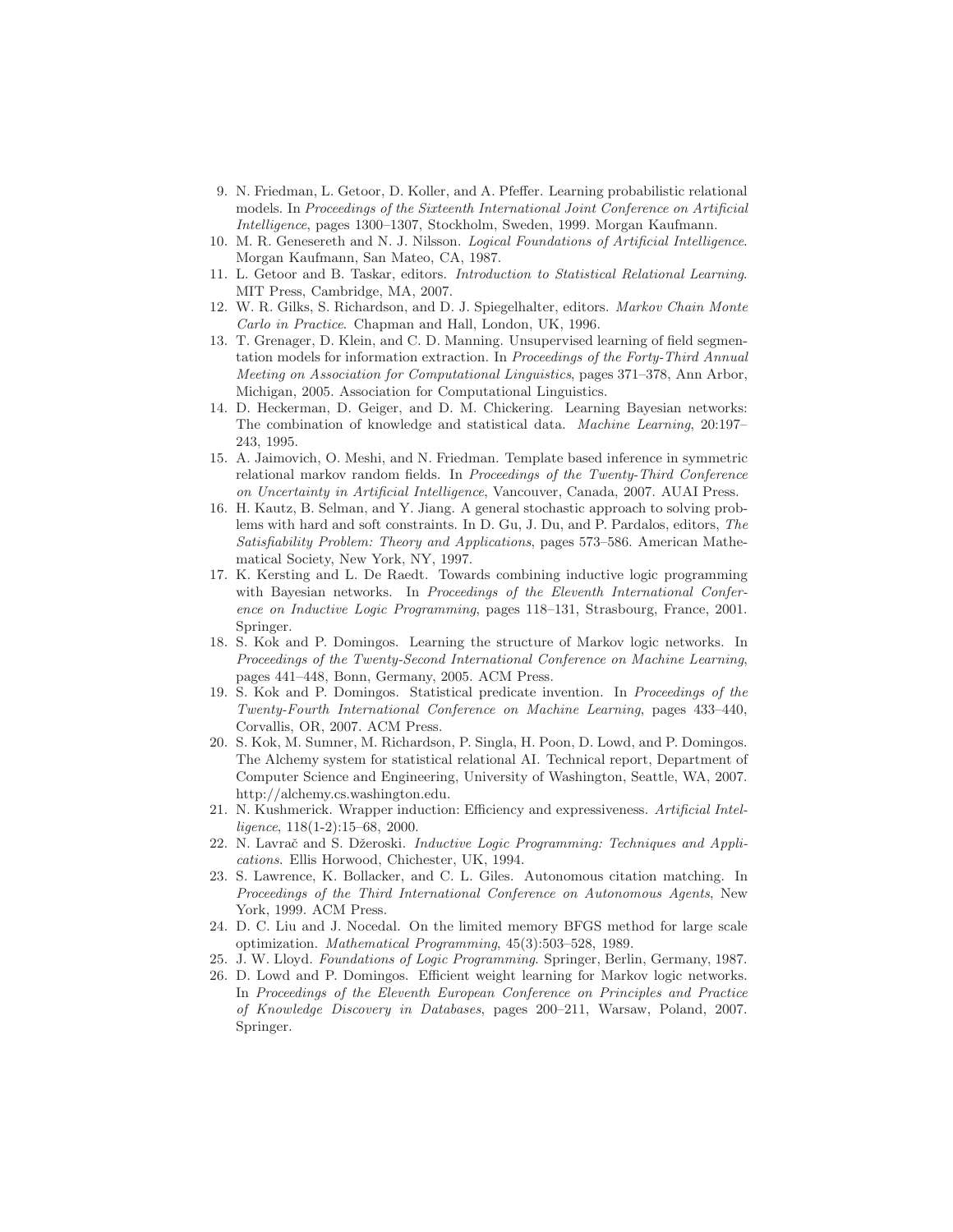- 27. D. Lowd and P. Domingos. Recursive random fields. In Proceedings of the Twentieth International Joint Conference on Artificial Intelligence, Hyderabad, India, 2007. AAAI Press.
- 28. D. J. Lunn, A. Thomas, N. Best, and D. Spiegelhalter. WinBUGS a Bayesian modeling framework: concepts, structure, and extensibility. Statistics and Computing, 10:325–337, 2000.
- 29. C. Matuszek and M. Witbrock. Personal communication. 2006.
- 30. A. McCallum. Efficiently inducing features of conditional random fields. In Proceedings of the Nineteenth Conference on Uncertainty in Artificial Intelligence, Acapulco, Mexico, 2003. Morgan Kaufmann.
- 31. L. Mihalkova and R. Mooney. Bottom-up learning of Markov logic network structure. In Proceedings of the Twenty-Fourth International Conference on Machine Learning, pages 625–632, Corvallis, OR, 2007. ACM Press.
- 32. M. Møller. A scaled conjugate gradient algorithm for fast supervised learning. Neural Networks, 6:525–533, 1993.
- 33. S. Muggleton. Stochastic logic programs. In L. De Raedt, editor, Advances in Inductive Logic Programming, pages 254–264. IOS Press, Amsterdam, Netherlands, 1996.
- 34. J. Neville and D. Jensen. Dependency networks for relational data. In Proceedings of the Fourth IEEE International Conference on Data Mining, pages 170–177, Brighton, UK, 2004. IEEE Computer Society Press.
- 35. J. Nocedal and S. Wright. Numerical Optimization. Springer, New York, NY, 2006.
- 36. H. Pasula, B. Marthi, B. Milch, S. Russell, and I. Shpitser. Identity uncertainty and citation matching. In Advances in Neural Information Processing Systems 14, Cambridge, MA, 2002. MIT Press.
- 37. J. Pearl. Probabilistic Reasoning in Intelligent Systems: Networks of Plausible Inference. Morgan Kaufmann, San Francisco, CA, 1988.
- 38. B. Pearlmutter. Fast exact multiplication by the Hessian. Neural Computation, 6(1):147–160, 1994.
- 39. D. Poole. First-order probabilistic inference. In Proceedings of the Eighteenth International Joint Conference on Artificial Intelligence, pages 985–991, Acapulco, Mexico, 2003. Morgan Kaufmann.
- 40. H. Poon and P. Domingos. Sound and efficient inference with probabilistic and deterministic dependencies. In Proceedings of the Twenty-First National Conference on Artificial Intelligence, pages 458–463, Boston, MA, 2006. AAAI Press.
- 41. H. Poon and P. Domingos. Joint inference in information extraction. In Proceedings of the Twenty-Second National Conference on Artificial Intelligence, pages 913– 918, Vancouver, Canada, 2007. AAAI Press.
- 42. J. R. Quinlan. Learning logical definitions from relations. Machine Learning, 5:239–266, 1990.
- 43. L. R. Rabiner. A tutorial on hidden Markov models and selected applications in speech recognition. Proceedings of the IEEE, 77:257–286, 1989.
- 44. M. Richardson and P. Domingos. Markov logic networks. Machine Learning, 62:107–136, 2006.
- 45. S. Riedel and E. Klein. Genic interaction extraction with semantic and syntactic chains. In Proceedings of the Fourth Workshop on Learning Language in Logic, pages 69–74, Bonn, Germany, 2005. IMLS.
- 46. J. A. Robinson. A machine-oriented logic based on the resolution principle. Journal of the ACM, 12:23–41, 1965.
- 47. D. Roth. On the hardness of approximate reasoning. Artificial Intelligence, 82:273– 302, 1996.